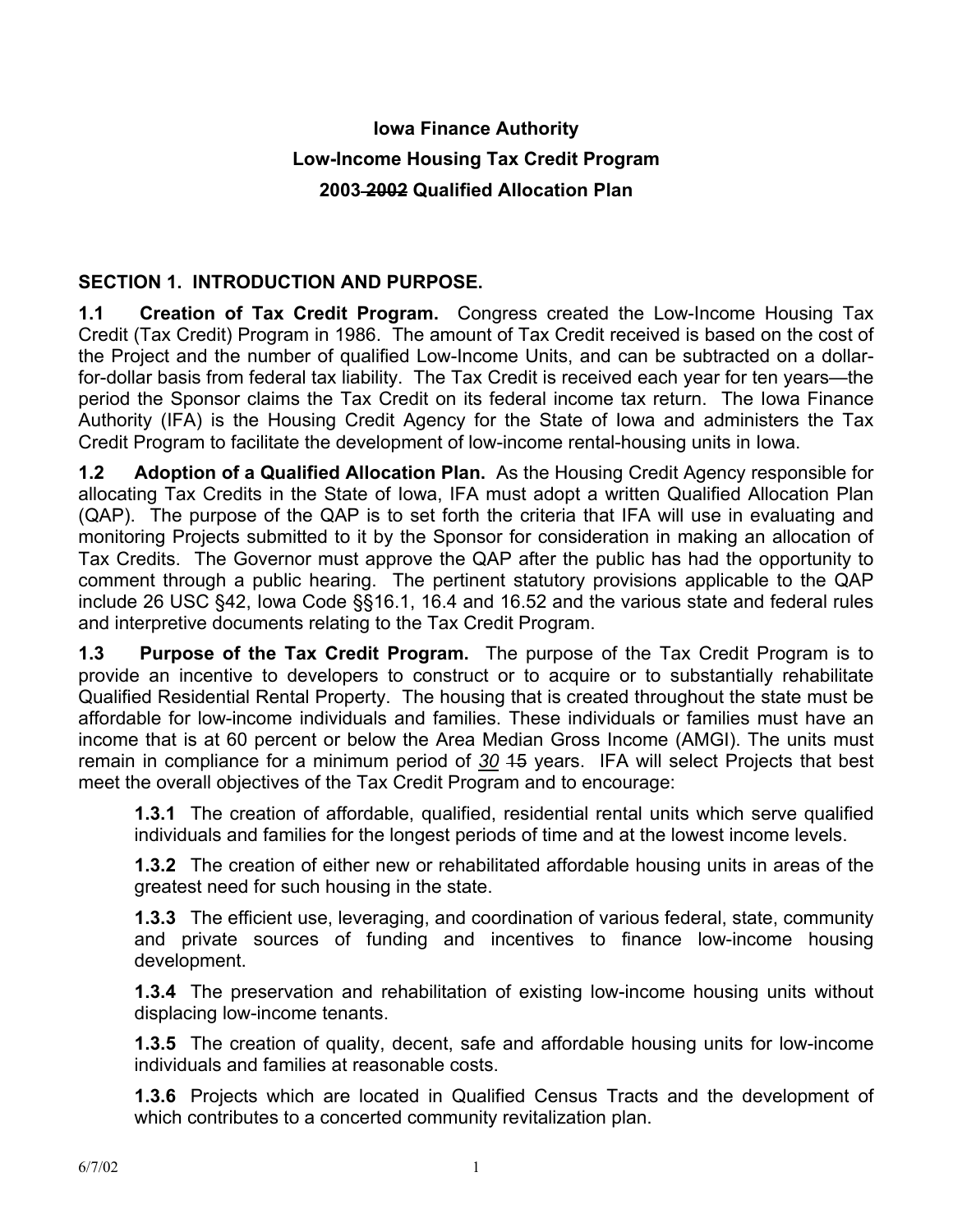- **1.3.7** Projects that have tenant populations of individuals with children.
- **1.3.8** Projects that are intended for eventual tenant ownership.

# **SECTION 2. ADMINISTRATION AND PROCEDURES.**

**2.1 Documents Incorporated by Reference.** The items described in this Section are incorporated by reference in the QAP. The QAP will be deposited in the Iowa State Law Library. Statutory references are available in the Iowa State Law Library.

**2.1.1** 26 USC Section 42 as amended and the related Treasury regulations in effect as of October *9* 10, *2002* 2001.

**2.1.2** Iowa Code Section 16.52 and the rules promulgated by IFA to govern the Tax Credit Program in effect on October 9 10, 2002 2001.

**2.1.3** In the case of any inconsistency or conflict between the items listed in this Section, conflicts shall be resolved as follows:

**2.1.3.1** First, by giving preference to IRC Section 42 and the related Treasury regulations.

**2.1.3.2** Second, by giving preference to Iowa Code Sections 16.4, 16.52 and the rules governing the QAP.

**2.1.3.3** Third, by giving preference to the QAP.

**2.2 Schedule.** The Tax Credit Program will follow the schedule published on IFA's web site at http://www.ifahome.com. IFA will have at least one reservation cycle per year. Additional reservation cycles may be made throughout the year at the sole discretion of IFA.

**2.3 Tax Credit Amount Available.** The amount of Tax Credits available in Iowa in each calendar year reflects the sum of the amounts allowed as the State Tax Credit Ceiling under IRC Section 42(h)(3)(C). This amount may be increased by returned Tax Credits from prior years, Tax Credits allocated to Iowa from the national Tax Credit pool or by new legislation increasing the amount of Tax Credits distributed to each state.Any unallocated or recovered Tax Credits or a combination of both may be awarded as part of the current year cycle of awards for Tax Credits, or may be carried over to the next year's cycle of awards at the discretion of the Board.

**2.4 Tax Credit Cap for Single Sponsor.** IFA will not allocate more than \$650,000 in Tax Credits for a single Sponsor with multiple Projects. However, if one or more of the Projects are in Qualified Census Tracts or Difficult Development Areas this Tax Credit cap may be increased by 30% for appropriately located Projects. A Sponsor may submit as many Projects as the Sponsor chooses. IFA will select which Projects are awarded Tax Credits based on the QAP. In the event a Sponsor is acting as a consultant for a Project and is not the Sponsor of such Project, the Sponsor's cap amount will be unaffected.

**2.5 Tax Credit Cap for a Single Project.** IFA will not allocate more than \$450,000 in Tax Credits for a single Project. However, if the Project is in a Qualified Census Tract or Difficult Development Area, this Tax Credit cap may be increased by 30% for appropriately located Projects.

**2.6 Nonprofit Set-Aside.** In accordance with IRC Section 42 and Iowa Code Section 16.52, at least 10 percent of the annual State Ceiling must be set-aside for Qualified Nonprofit Organizations that own an interest in and materially participate in the development and the operation of a Project. This Tax Credit amount cannot be used for any other purpose, and any unused Tax Credit portion may be carried over at the end of the allocation year. Any amount of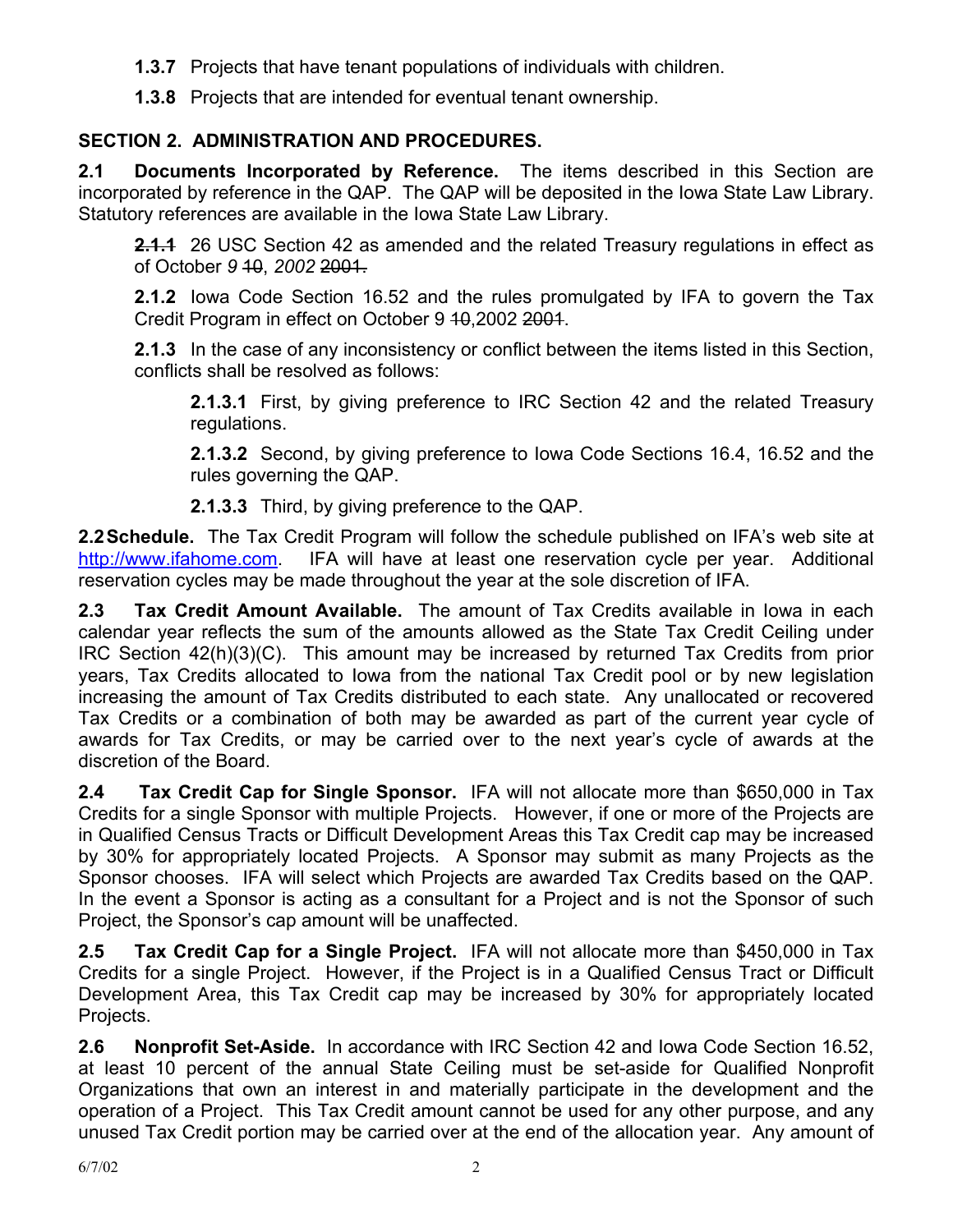the Tax Credit carried over at the end of the allocation year shall be used to fund Nonprofit Projects during the following year. IFA shall allocate Tax Credits from the 10 percent set-aside to Qualified Nonprofit Organizations based upon the selection criteria and scoring and other factors described in this QAP. Nonprofit Sponsors shall be scored with all of the for-profit Sponsors except that the 10 percent Nonprofit set-aside shall be available in its entirety until the set-aside is fully allocated. In the event the Nonprofit set-aside is exhausted, Projects proposed by Qualified Nonprofit Organizations shall be permitted to compete for the remaining annual State Ceiling.

**2.7 Hard to House Set-Aside.** IFA will set-aside 10 percent of the annual State Ceiling for Projects in which at least 60% of rental units are both rent restricted and occupied by individuals whose income is 40% or less of AMGI, and up to 40% of rental units are both rent restricted and occupied by individuals whose income is 60% or less of AMGI, and have a supportive service plan as outlined in an attachment to the Application. Any unused Tax Credits remaining from this set-aside may be returned to the general pool and allocated in the current year. IFA shall allocate Tax Credits from this 10 percent set-aside based upon the QAP. Hard to House Projects shall be scored with all of the Projects except that the 10 percent set-aside shall be available in its entirety until the set-aside is fully allocated. In the event this set-aside is exhausted, Projects proposed for Hard to House shall be permitted to compete for the remaining annual State Ceiling.

**2.8 Affordable Assisted Living Set-Aside.** IFA will set-aside 10 percent of the annual State Ceiling for Affordable Assisted Living Projects that include Low-Income Units. To qualify for this set-aside in a MSA county, at least 40% of the Low-Income Units must be both rent restricted and occupied by individuals whose income is 40% or less of AMGI. To qualify for this set-aside in a non-MSA county, all Low-Income Units must be both rent restricted and occupied by individuals whose income is 60% or less of AMGI. In addition to the above requirements, the Project must also obtain and retain certification as an assisted living program through the Iowa Department of Elder Affairs upon Project completion, obtain and retain enrollment as a Medicaid waiver provider or maintain a contract with an enrolled Medicaid waiver provider and have a supportive service plan as outlined in an attachment to the Application. Any unused Tax Credits remaining from this set-aside may be returned to the annual State Ceiling general pool and allocated in the current year. IFA shall allocate Tax Credits from this 10 percent set-aside based upon the QAP. Affordable Assisted Living Projects shall be scored with all of the Projects except that the 10 percent set-aside shall be available in its entirety until the set-aside is fully allocated. In the event this set-aside is exhausted, Projects proposed for Affordable Assisted Living shall be permitted to compete for the remaining annual State Ceiling.

*2.9 Preservation Set-Aside. IFA will set-aside 20 percent of the annual State Ceiling for the preservation of qualifying projects for housing. Projects applying for this set-aside must be one or more of the following: (1) Federally Assisted Housing Preservation including low-income housing units subsidized under the following or similar programs, Section 236; Section 221(d)(3) Below Market Rate (BMIR); Section 221(d)(3) Market Rate with Section 8 rental assistance; Section 8 project-based new construction; Section 221(d)(4); and Section 515- Rural Housing Development; (2) developments that have historic significance in the local community; (3) adaptive reuse of existing buildings; and (4) conversion of existing market rate developments to affordable housing. In all instances, the Ten Year Rule will apply. Unused credit remaining in the Preservation set-aside will return to the remaining annual State Ceiling. In the event this set-aside is exhausted , Projects proposed for the Preservation set-aside shall be permitted to compete for the remaining annual State Ceiling.*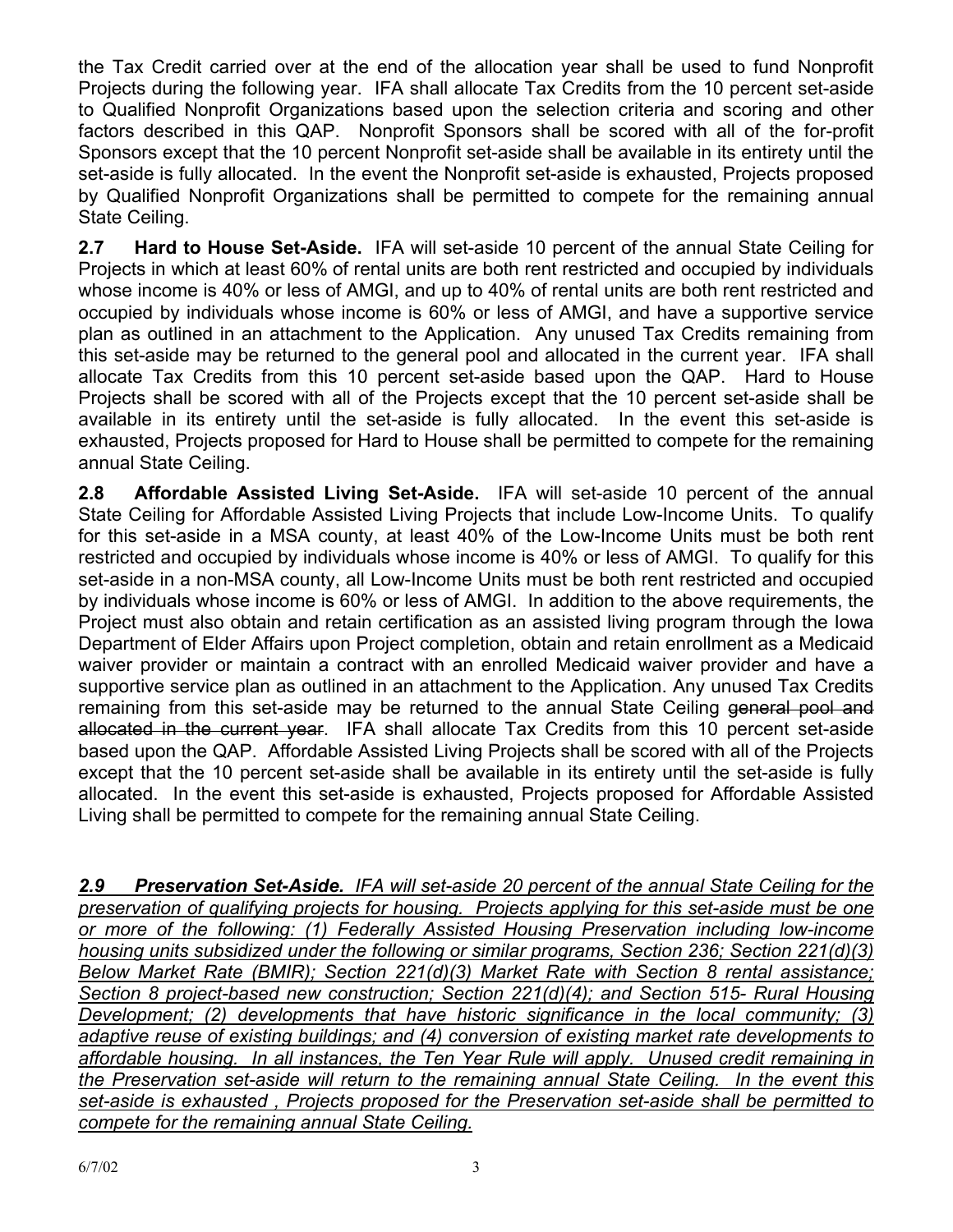*2.10* **2.9 Fees.** IFA shall collect the fees for the Tax Credit Program. Checks for the fees must be made payable to the Iowa Finance Authority. An Application shall not be accepted unless the Application fee accompanies the Application. The reservation fee will be due within 10 business days after the date of the Tax Credit Reservation letter. If the reservation fee is not received, IFA may withdraw the *reservation* award of Tax Credits from the Sponsor. IFA will not issue a Form 8609 until the compliance monitoring fee is paid in full. All fees are nonrefundable.

| Fee type                 | <b>All Applicants</b>                                                                                                             |
|--------------------------|-----------------------------------------------------------------------------------------------------------------------------------|
| <b>Application Fee</b>   | \$1,000                                                                                                                           |
| <b>Reservation Fee</b>   | 6 percent of the total annual Tax Credit amount.                                                                                  |
| Compliance<br>Monitoring | \$15 per Low-Income unit x total compliance period                                                                                |
|                          | (Example: \$15 per unit x 24 unit Project x 30 year total compliance<br>period = \$10,800 paid in full prior to issuance of 8609) |

*2.11* **2.10 Application Process.** Upon request, IFA will forward an Application Package that is consistent with the provisions of this QAP to a potential Sponsor on disk; it is also available on the Internet at http://www.ifahome.com. In the event it becomes necessary to amend the Application Package, IFA will post the amended version of the Application Package on its web site at the above address. Sponsors are advised to check IFA's web site periodically for any amendments or modifications to the Application Package. A Sponsor's application must include an acknowledgement of any amendments or modifications to the Application Package.

*2.11.1* **2.10.1** All Applications must be completed using the Application form provided by IFA. Any substitute Application will disqualify a Project from consideration. Use of pre-Board approved Application is prohibited.

*2.11.2* **2.10.2** The Sponsor must submit one original and two complete printed copies of the Application Package by the due date. All three printed copies must be on letter size paper, bound in a three ring binder(s) and all exhibits must be tabbed with the number assigned in the Application. Late filed Applications will be rejected outright and returned to the Sponsor. An Application will be late if it is not actually received in the offices of IFA by 3:00 p.m. Local Time the date it is due.

*2.11.***3 2.10.3** No amendments will be accepted to the Sponsor's Application after the Application due date, except as provided by the QAP.

*2.11.***4 2.10.4** If a Sponsor is applying for State HOME funds, the Sponsor must complete the HOME sections and attach the appropriate information as more fully described in the HOME Application and instructions. IDED and IFA shall appoint a Joint Review Team to review Applications applying for HOME funds and Tax Credits. No additional points will be awarded to a Sponsor that seeks HOME funding.

*2.12* **2.11 Contacts with IFA Before the Application is Received.** IFA will designate a contact(s) for the Tax Credit Program to receive questions before the Applications are due. The contact(s) will be identified on IFA's web site. Questions concerning the QAP and the Application may be addressed in writing to IFA's contact(s) by mail, E-mail, hand delivery or facsimile. Questions received and answers provided by IFA will be posted to IFA's web site, generally on a weekly basis. Individual responses will not be sent to Sponsors. IFA shall not be bound by any oral representation made in connection with the Application or award of Tax Credit Reservations.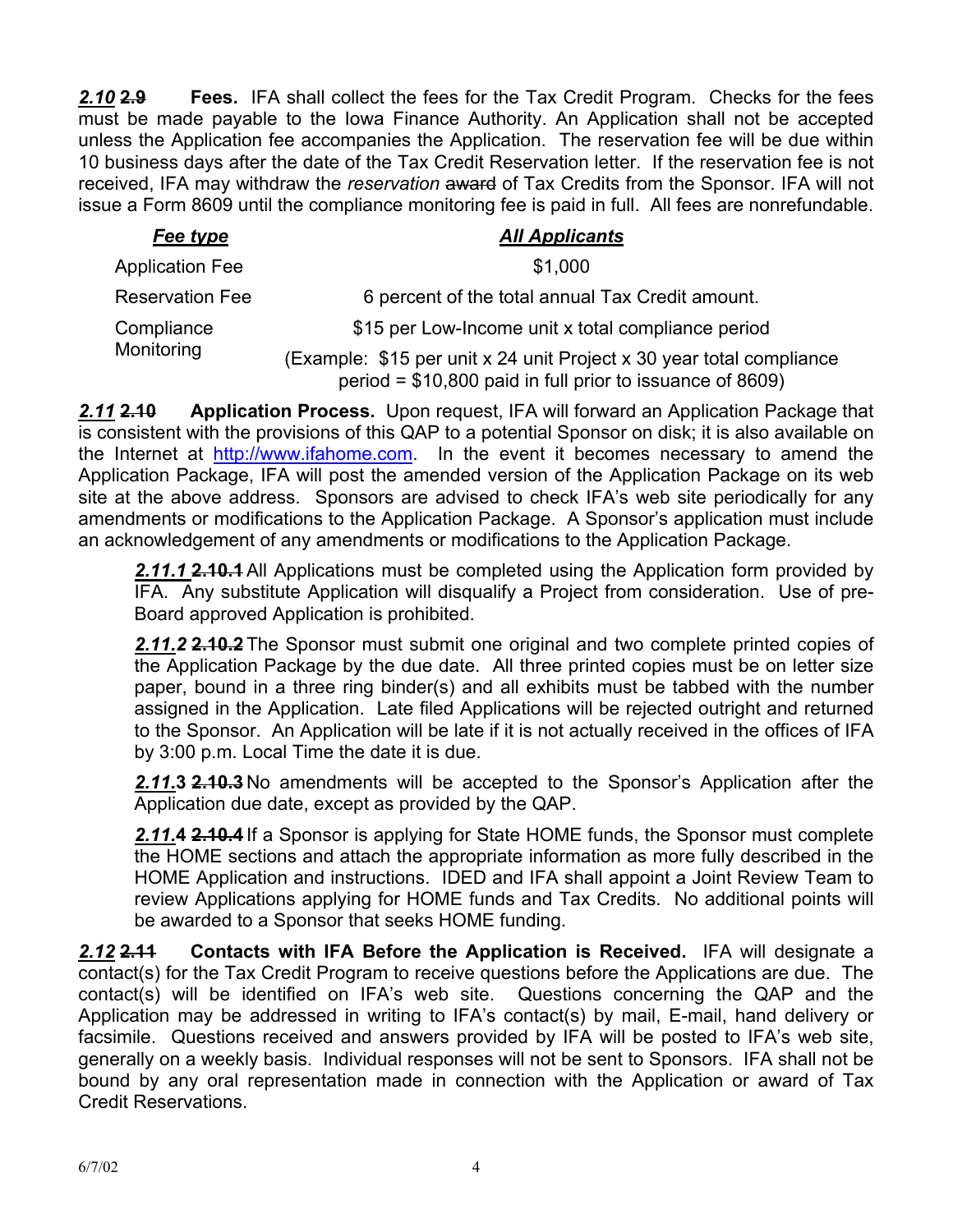*2.13* **2.12 Contact with IFA After the Application is Received.** Once an Application is received by IFA, neither the Sponsor nor any person on behalf of the Sponsor may contact IFA's Board, Evaluators or other IFA staff to discuss the Application or any of its components for the round under consideration, except as specifically allowed by the QAP. Any such contact shall result in rejection of the Sponsor's Application. IFA staff or a Sponsor may contact each other to discuss matters unrelated to the Tax Credit Application under review. During the evaluation period Applications will not be made available to the public for examination and copying. Following the due date of the Applications and after the information is collected, IFA will post on its web site the aggregate totals of: Applications, dollars requested, units, acquisition/rehab or new, older persons/family, profit or Nonprofit, and Applications for set-asides. After the Board approves the selections and awards Tax Credits, Applications and files are public information and available for inspection and copy in accordance with Iowa Code Chapter 22. Also see Section *2.26* 2.25. This Section does not preclude IFA from contacting the Sponsor, as appropriate, for the purpose of conducting a site inspection as more fully described in Section *2.18* 2.17.

*2.14* **2.13 Notification of Chief Executive Officer—Local Jurisdiction.** The Sponsor will be required to identify the local jurisdiction in which the proposed Project will be located and include the name and address of the chief executive officer of the political jurisdiction. See IRC Section 42(m)(1)(A)(ii). Upon receipt of an Application, IFA will notify the chief executive officer of the local jurisdiction of the proposed Project. This notification will include characteristics of the proposed Project and provide an opportunity for the Governmental Entity to comment on the Project.

*2.15* **2.14 Binding Obligations.** The representations made in the Application shall bind the Sponsor and become a contractual obligation of the Sponsor and any entity that the Sponsor is representing in the presentation of the Application or a successor in interest in the event Tax Credits are awarded to a proposed Project. The QAP and the Application with any permitted amendments either prior to the award of Tax Credits or after the award or during the Compliance Period and any other agreements executed between IFA and the Sponsor shall constitute the agreement between the parties.

 $6/7/02$  5 *2.16* **2.15 Land Use Restrictive Covenants.** The Project shall be subject to the Land Use Restrictive Covenants, which requires among other things, that the Project will be used for affordable housing for at least 15 years *the required 15 year compliance period and the required 15 year extended compliance period*. If the Sponsor has agreed to extend the time period of affordability, the Land Use Restrictive Covenants will reflect the extended *additional* Compliance Period. In the event a Sponsor receives HOME funding for a Project, the Sponsor must enter into Land Use Restrictive Covenants with IFA for the longest Compliance Period required either by the Tax Credit Program or HOME regulations. The Land Use Restrictive Covenants shall contain covenants that run with the land requiring that the Property be used as an affordable housing Project until the end of the Compliance Period. The original document must be recorded before a Form 8609 is issued. The Land Use Restrictive Covenants must be binding on all successors of the Sponsor and run with the land as provided by Section 42(h)(6). Although the Land Use Restrictive Covenants terminate in the event of foreclosure, Section 42(h)(6)(E)(ii) requires that certain limitations as to termination of tenancies and rent increases survive such foreclosure for a period of three years. As a result, all other lenders or prior lien holders must consent to the recording of the Land Use Restrictive Covenants Agreement as a restrictive covenant encumbering and running with the Land and acknowledge and agree that those provisions of the Land Use Restrictive Covenants that set forth the requirements of section 42(h)(6)(E)(ii) of the Code are superior to the Lender or lien holder's security interest and shall continue in full force and effect for a period of three (3) years following the date of acquisition of the Project by foreclosure (or instrument in lieu of foreclosure). The Sponsor must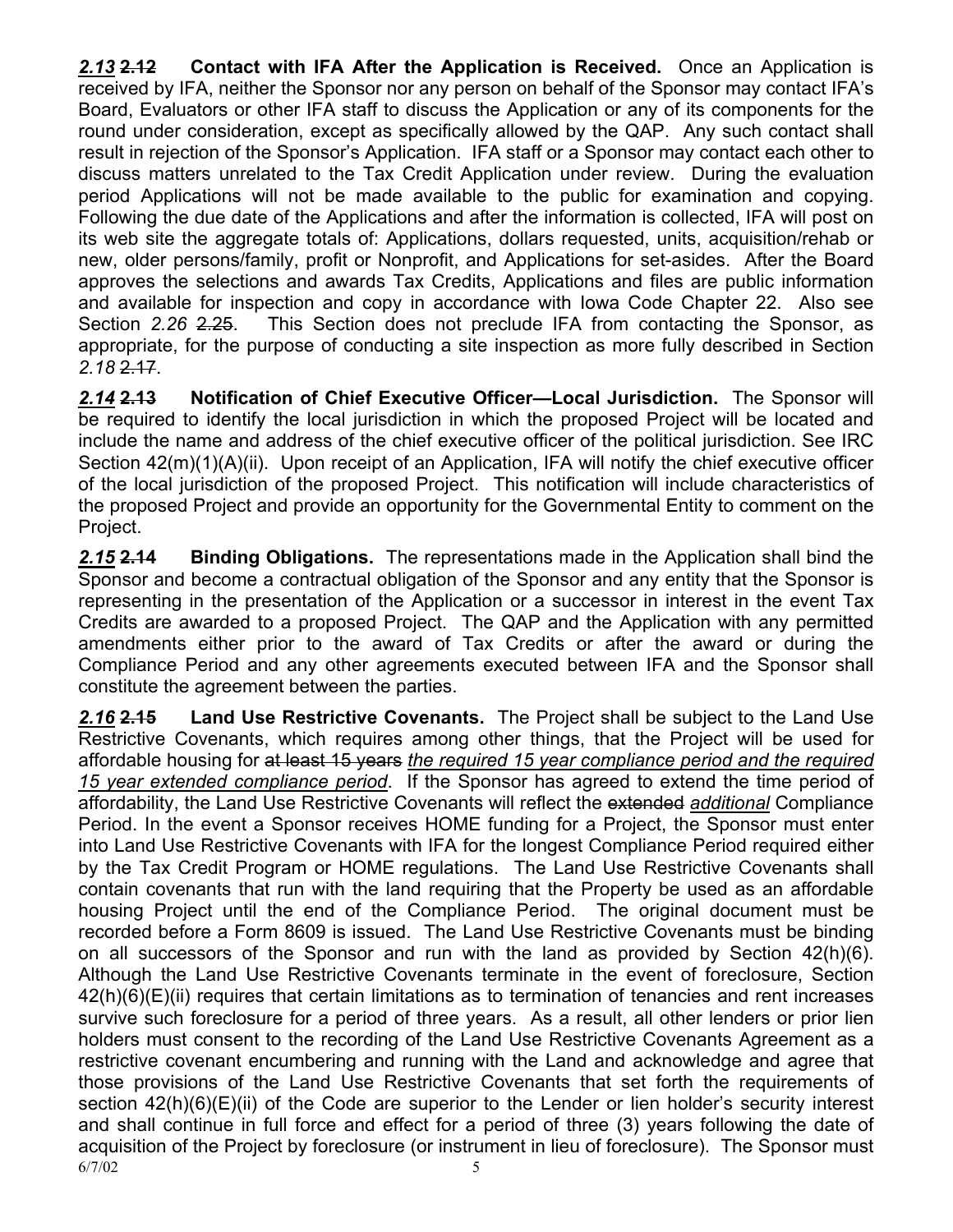provide adequate evidence that the Land Use Restrictive Covenants are binding on all successors of the Sponsor and run with the land. Adequate evidence includes but is not limited to a copy of a final title opinion showing all the current liens against the property or a title guaranty certificate showing exclusions.

*2.17* **2.16 Other Information Sources.** IFA may contact other sources to obtain information regarding the materials contained in the Sponsor's Application to either verify the information or to obtain independent information regarding a Sponsor's Project. In the event IFA obtains information from other sources, the information shall be reduced to writing. The information will be available for review after the Applications have been evaluated and Tax Credits have been reserved.

*2.18* **2.17 Site Visits.** IFA will make site visits as it deems necessary to review proposed Project sites and verify any of the information provided by the Sponsor in the Application. IFA shall prepare a document describing the site and make it available to the Board for review in the consideration of awarding Tax Credits to a particular Project. Sponsors will not be notified of a site visit unless access to a building(s) is required. If deemed necessary by IFA, sponsors shall provide building access for inspection by Evaluators to confirm basic structural soundness.

*2.19* **2.18 Disclosure of Information Regarding Equity Investors or Syndicators.** The Application will require the Sponsor to reveal the name and address of all of the equity partners, investors or syndicators involved in a Project regardless of the nature of the placement of the Tax Credits. If the name of the equity partner or syndicator is not known at the time of Application, the Application can be amended after Tax Credits are awarded. A Form 8609 will not be issued unless the name of a syndicator or equity partner is revealed to IFA. Projects that have been awarded Tax Credits must also disclose the name and address of equity partners, investors or syndicators involved with Projects being monitored by IFA. Failure to supply the syndicator or equity partner or investor information may result in the filing of a Form 8823 with the Internal Revenue Service. See Treasury Regulation 1.42-5(a)(2)(ii); IRS Tax Memorandum No. 199944019, August 8, 1999.

*2.20* **2.19 Document Timeliness.** All supporting documentation required by the Application must be no more than 180 days old on the date that the initial Application is submitted to IFA. Documents specifically produced for the Applications, including but not limited to: letters from the city regarding zoning, evidence of the availability of Utilities, financing commitment letters, market study and documents regarding Local Contributing Efforts must meet the timeliness requirement. Exceptions allowed would include, documents not specifically produced for the Application, such as a valid purchase agreement, deed, land title document, Articles of Incorporation and IRS letters to a Nonprofit stating they are an exempt organization under 501(c)(3) or 501(c)(4).

*2.21* **2.20 Opinions and Certifications.** The Application will require the Sponsor to file certifications and professional opinions in support of the Application. All certifications, opinions and documents submitted by attorneys, the Sponsor, or other professionals must be based on an independent investigation into the facts and circumstances regarding the proposed Project. Any opinion submitted by any professional that is not based on an independent investigation of the facts and circumstances of a proposed Project will not be accepted. All certifications must be in the form specified by IFA. The certifications shall be made under penalty of perjury.

*2.22* **2.21 Fractional Rounding.** For the purposes of determining the number of units in a Sponsor's election(s), fractional units will be increased to the next whole unit.

*2.23* **2.22 Self Evaluation.** IFA may include a self-evaluation form for both threshold and selection criteria for Sponsors to use to evaluate their Applications. The self-evaluation is for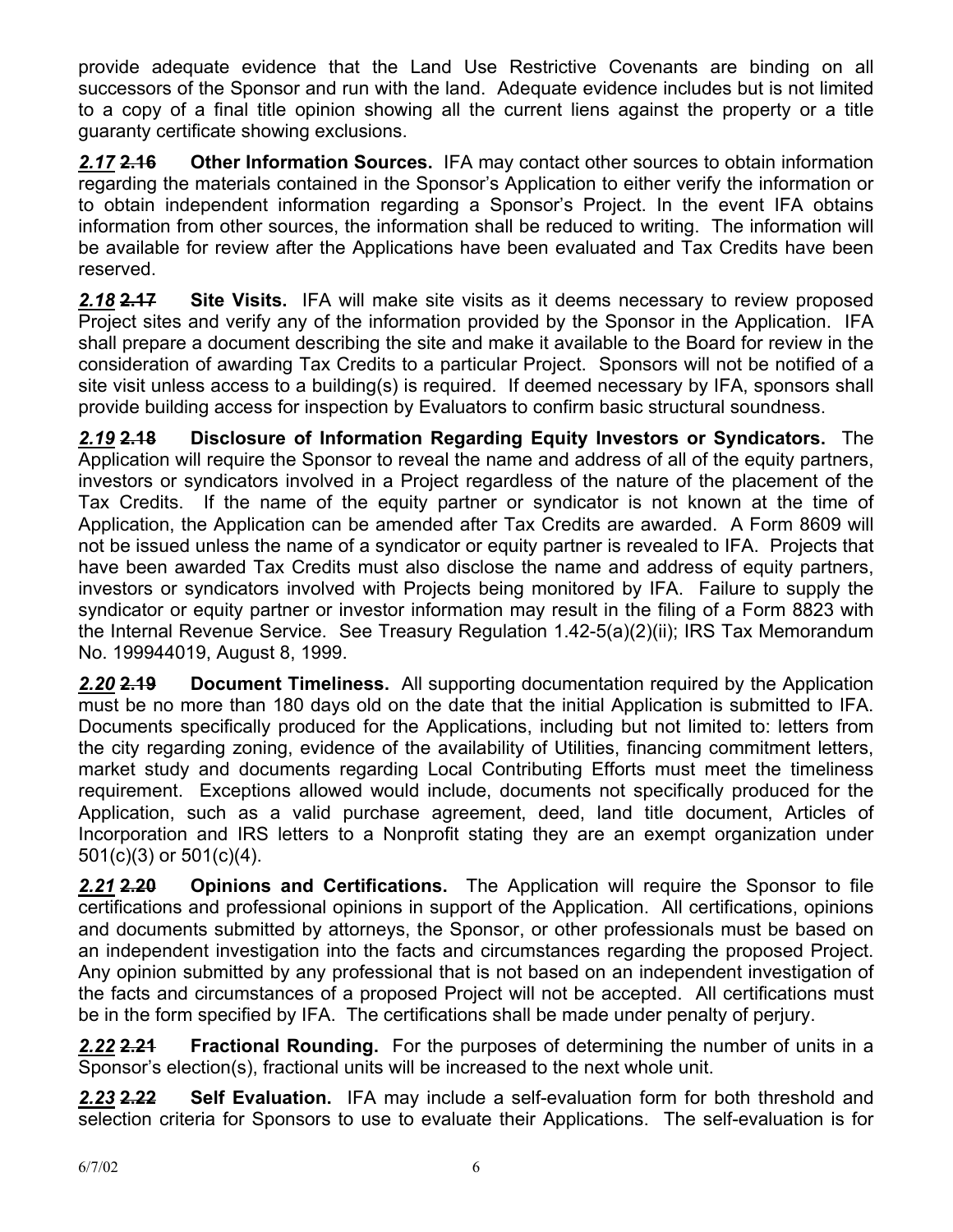the convenience of the Sponsors and does not bind IFA to any information contained therein. Completing these exhibits is not required.

*2.24* **2.23 Costs Associated with Application Preparation.** IFA is not responsible for any costs incurred by a Sponsor.

*2.25* **2.24 Ownership of Applications.** By submitting an Application, a Sponsor agrees that IFA shall become the owner of the Application and that the Application shall not be returned to the Sponsors even in the event that no Tax Credits are awarded.

*2.26* **2.25 Public Information.** At the conclusion of the selection process, the contents of all Applications shall be placed in the public domain and be opened to inspection by interested parties subject to the provisions of Iowa Code Chapter 22. IFA may treat all information submitted by a Sponsor as a public record unless the Sponsor properly requests that the information be treated as confidential information at the time the Application is submitted. Any request for confidential treatment of information must be included in a cover letter with the Application and must enumerate the specific grounds in Iowa Code Chapter 22 or other provisions of law that support treatment of the material as confidential and must indicate why disclosure is not in the best interest of the public. The request must also include the name, address, and telephone number of the person authorized by the Sponsor to respond to any inquiries by IFA concerning the confidential status of the materials. In the event IFA receives a request for the release of information that includes material a Sponsor has marked as confidential, IFA shall provide a written notice to the Sponsor regarding the request. Unless otherwise directed by a court of competent jurisdiction, IFA will release the requested information within 20 days after providing the written notice of the request to the Sponsor. The Sponsor's failure to request confidential treatment of material pursuant to this Section may be deemed by IFA as a waiver of any right to confidentiality.

*2.27* **2.26 No Representation or Warranty Regarding the QAP.** IFA makes no representation or warranty to any person or entity as to compliance issues or the feasibility or viability of any Project.

*2.28* **2.27 IFA Policy on Civil Rights Compliance.** IFA is an equal opportunity concern. The Sponsor and any of its employees, agents or sub-contractors doing business with IFA understands and agrees that it is the responsibility of the Sponsor to adhere to and comply with all federal civil rights legislation including the Fair Housing Laws, Section 504 of the Rehabilitation Act of 1973, the Americans With Disabilities Act as well as any state and local civil rights legislation. It is the legal responsibility of the Sponsor to be aware of and comply with all non-discrimination provisions of federal, state or local law.

*2.29* **2.28 Tax Authorization Form.** An executed IRS Form 8821-Tax Information Authorization Form for each Sponsor for sharing of information between IFA and the IRS must be included in the Application Package. Form 8821 must be provided to IFA with the Application, at the time of Carryover Application, at the time the Project is placed in service and annually during the Compliance Period.

**SECTION 3. TAX EXEMPT FINANCED PROJECTS.** Under IRC Section 42(h)(4), Projects financed with tax-exempt bonds may be entitled to 30% present value Tax Credits not subject to the State Ceiling and without the need to participate in the competitive round. The requirements for a Project using tax-exempt bond financing are as follows:

**3.1 Private Activity Bond Cap.** The bonds to finance the Project must have received an allocation of private activity bond cap pursuant to IRC Section 146 and Iowa Code Chapter 7C. Additionally, principal payments on the bonds must be applied within a reasonable period to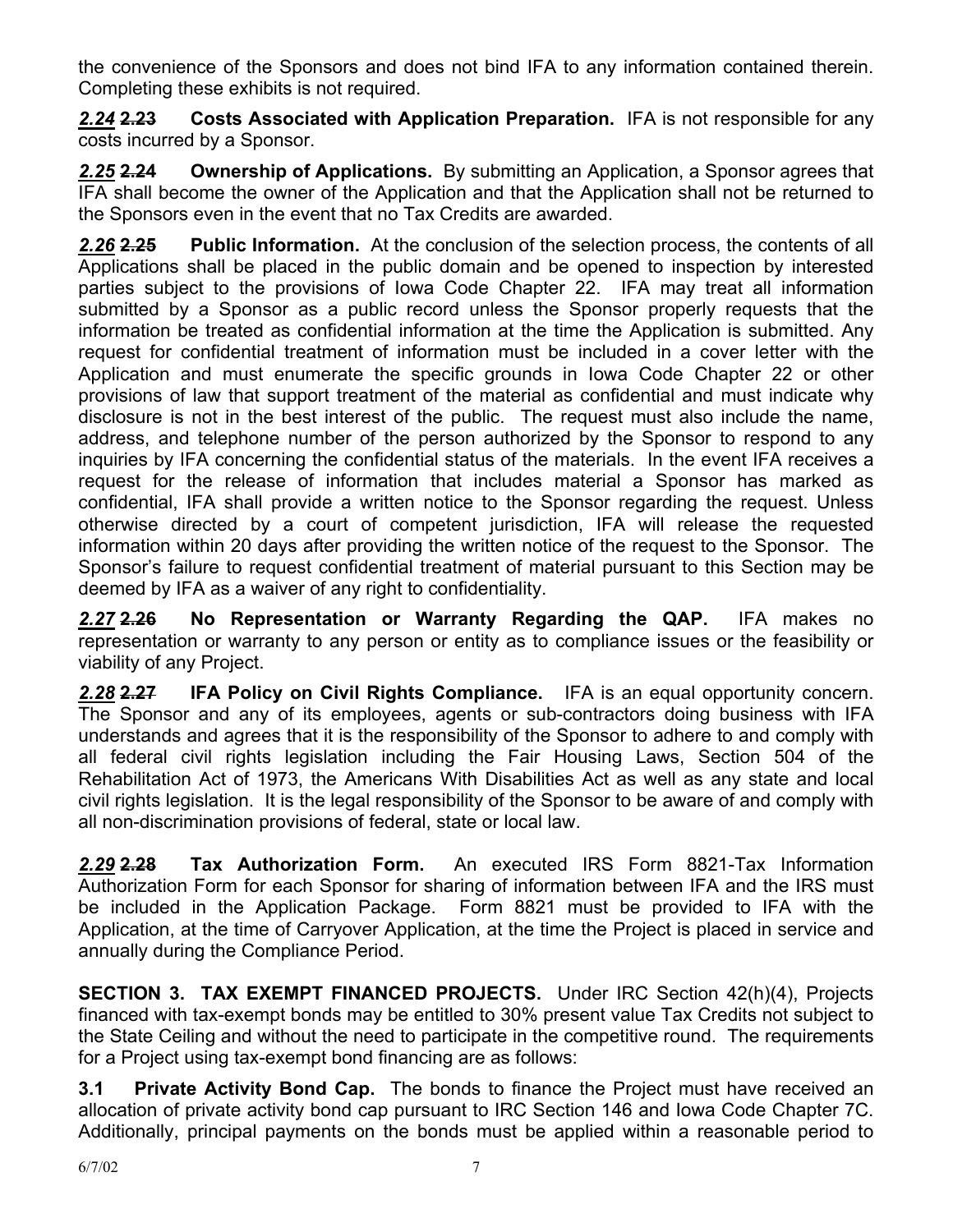redeem the bonds. Tax Credits are allowed for that portion of a Project's Eligible Basis that is financed with the tax-exempt bonds. If 50 percent or more of a Project's aggregate basis (land and building) is so financed, the Project is entitled to Tax Credits for up to the full amount of *Eligible Qualified Basis.* 

**3.2 Allocation Through IFA.** Projects financed with tax-exempt bonds are required by the Code to apply through IFA for an allocation and for a determination that the Project satisfies the requirements of the QAP.

**3.3 Application Criteria.** A Project using tax-exempt financing must satisfy all of the threshold requirements to be considered for Tax Credits. A Market Study in accordance with the QAP will not be required if the need is demonstrated by the underwriting criteria of the permanent lender or provider of credit enhancements, and a copy of their review accompanies the Application. In addition, the Tax Credit cap for a single Sponsor (Section 2.4), the Tax Credit cap for a single Project (Section 2.5), and the scoring criteria outlined in Section 6 shall not apply with respect to a tax-exempt financed Project. The Board in its discretion may apply the provisions of Section 6.2 to determine whether to award Tax Credits to a Project using tax exempt financing and applying for Tax Credits pursuant to this Section of the QAP. Additionally, the Sponsor must fulfill all post award requirements and must keep the Project in compliance for the Compliance Period. The Project will be subject to the compliance monitoring requirements of the QAP.

**3.4 Application Process.** Sponsors may submit an Application at any time in accordance with the following process:

**3.4.1** The Sponsor must submit a request for Tax Credits to IFA after the issuer of the bonds has approved an "inducement" resolution for the Project and after the Project has been assured that state private activity bond cap is available. If the Project is seeking mortgage insurance through the Federal Housing Administration (FHA), or credit enhancement from another source, the Sponsor should submit the request to IFA after the FHA or the credit enhancer has approved a preliminary mortgage amount.

**3.4.2** The Tax Credit request must be submitted in accordance with the QAP and Application that is in effect at the time of the request. These QAP and Application requirements, including fees, will also be used in the Form 8609 application process.

**3.4.3** IFA is required by the Code to notify the Chief Executive Officer of the local jurisdiction, where the proposed Project will be located, of the Tax Credit Application, and provide adequate opportunity for comment.

**3.4.4** IFA will review the Application, determine whether the Project is eligible and meets the requirements of the QAP, and make an initial determination of the Project's Tax Credit amount.

**3.4.5** If the Project loan will be FHA-insured, IFA will complete a HUD-required subsidylayering review to assure that the Project complies with HUD guidelines pursuant to Section 911 of the 1992 Housing and Community Development Act (combining Tax Credits with HUD assistance).

**3.4.6** IFA will provide the Sponsor and the bond issuer with a letter confirming that the Project satisfies the requirements of the QAP and stating the preliminary amount of Tax Credits for the Project. At the time the letter is sent, IFA will request that the issuer confirm IFA's determination of the Tax Credit amount. In the event IFA is the issuer, its own calculations shall be deemed sufficient to fulfill this requirement.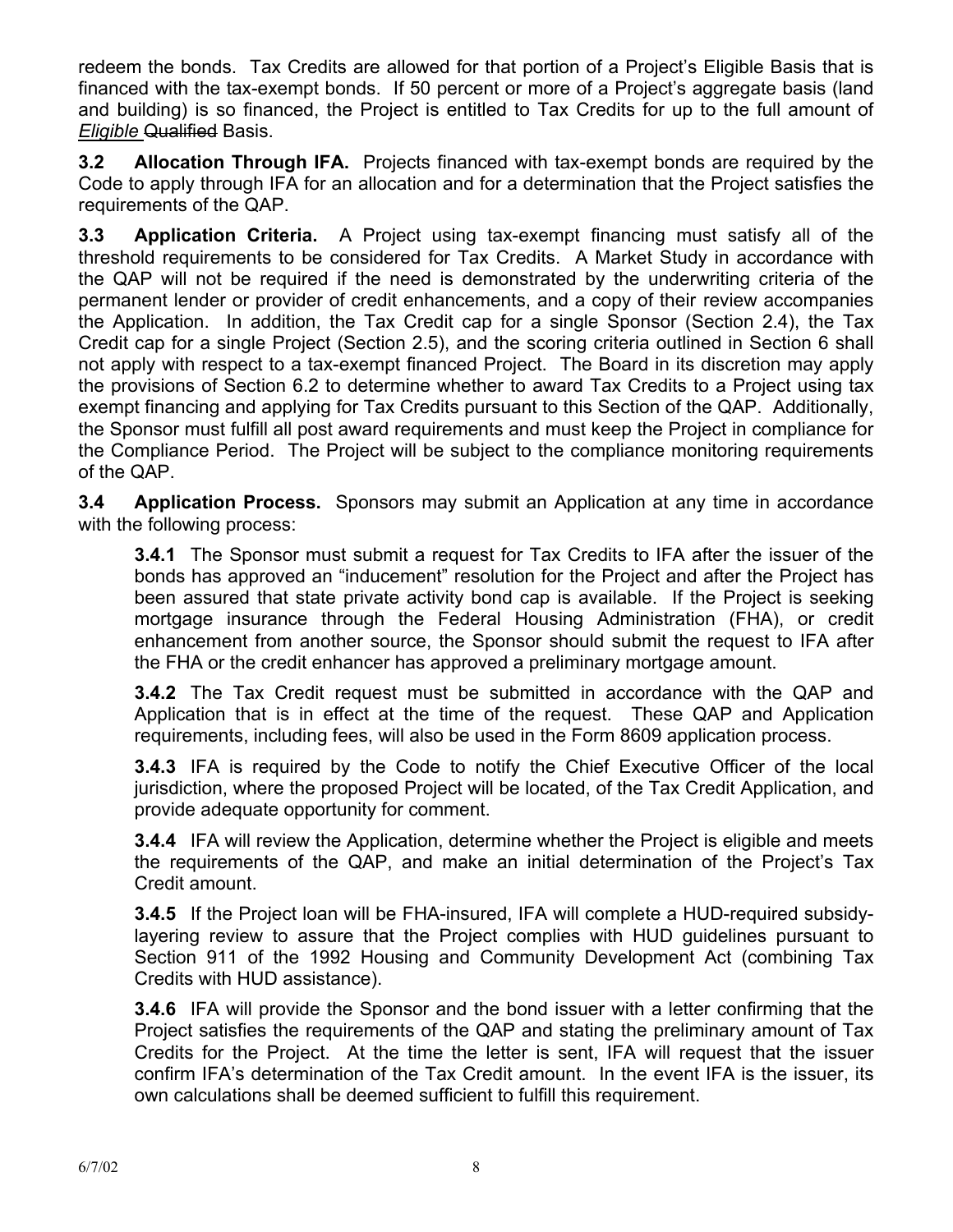**3.4.7** The Applicable Percentage is established at either the month in which the building is placed in service, or at the Sponsor's election, the month in which the bonds are issued. If the latter is desired, the election statement must be signed by the Sponsor, notarized and submitted to IFA before the close of the fifth calendar day following the month in which the bonds are issued.

**3.4.8** In the year in which the Project is placed in service, the Sponsor must request a final allocation of Tax Credits in accordance with deadlines posted on IFA's web site. IFA will provide a Form 8609 Application Package for final allocation requests. The Sponsor will be governed by the same deadlines required of other Tax Credit recipients.

**3.4.9** Tax-exempt Projects are required to enter into a Land Use Restrictive Covenants, which will govern the low-income use and any other QAP requirements, and to follow the same final allocation Application process as Projects awarded Tax Credits in the competitive round.

**SECTION 4. UNDERWRITING.** The Application will require the Sponsor to demonstrate that the Project is financially feasible and viable using the least amount of Tax Credit. IFA shall determine whether the Sponsor has requested the least amount of Tax Credit necessary to ensure Project feasibility and to conform to the QAP. IFA may adjust the amount of Tax Credit based upon the underwriting. anticipated by this Section. Underwriting shall be completed for a Project prior to the time a reservation is awarded, at Carryover, and before a Form 8609 is issued. Sponsors will be required to file a new pro forma at each of these stages in the Tax Credit process. The pro forma cash flow is part of the Application. In addition the Sponsor must supply the following information:

**4.1 Project Financial Information.** The Application will require the Sponsor to supply sufficient information to allow IFA to determine whether the Project is financially feasible during the construction phase and the operational phase of the Project. The Application will require the Sponsor to provide information regarding loans, grants, equity contributions, the anticipated value received from syndicators, equity partners or private funding sources for the Tax Credits, property tax abatements, tax increment financing, enterprise zone benefits and any other type of financing or contributions that are relevant to the economic feasibility of the Project. State Historic Tax Credits may not be used in underwriting if a gap in financing is created.

**4.2 Operating Reserves.** Projects are required to establish an operating reserve equal to six months of projected operating expenses plus debt service payments, and must be maintained for one full year starting after reaching stabilized occupancy. Stabilized occupancy is based on the vacancy rate identified by the Sponsor in the Application. The Application will require the Sponsor to include a narrative explaining how the operating reserve will be established. The requirement for an operating reserve may be satisfied as follows:

**4.2.1** The Sponsor may use the terms and conditions of the operating reserve required by lenders or other funders financing the Project provided the reserve is equal to or greater than the reserve required by this Section.

**4.2.2** The Sponsor may fund the operating reserve using an irrevocable letter of credit. The letter of credit will be released after one full year of operation after stabilized occupancy has been achieved.

**4.2.3** The Sponsor may provide a personal guarantee. In order to support the guarantee, the Sponsor must demonstrate financial capacity and liquidity, its track record as it relates to developing a successful Project and the number of other guarantees it has outstanding. Adequate evidence of this item will be a financial statement showing assets, liabilities, contingent liabilities and other information necessary to demonstrate financial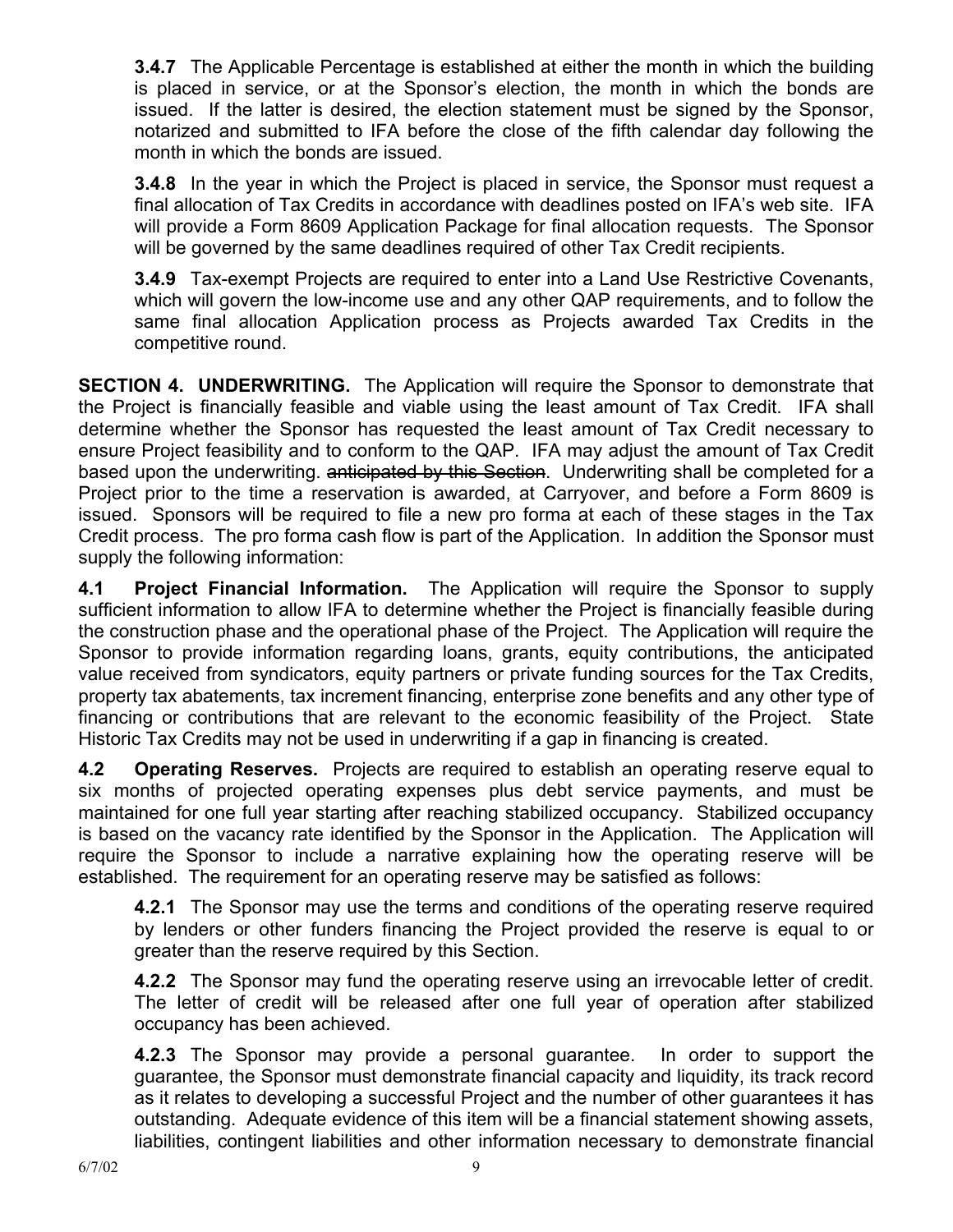capacity to perform the guarantee and a narrative description of the Sponsor's record relating to successful Project development.

**4.3 Replacement Reserves.** Projects are required to establish and make monthly deposits for a replacement reserve equal to \$200 per unit per annum for new construction and \$300 per unit per annum for rehabilitation. The Application will require the Sponsor to include a narrative explaining how the replacement reserve will be escrowed and used only for repair to the units and the replacement of components. The replacement reserve must be shown on the pro forma.

**4.3.1** The requirement for the replacement reserve is a compliance issue and may be satisfied using the terms and conditions of the replacement reserve required by lenders or other funders financing the Project provided the reserve is equal to or greater than the reserve required by this Section. Sponsors are required to submit to IFA a verification that the terms and conditions of the replacement reserve required by lenders or other funders financing the Project has or will be satisfied at the time a building is placed in service.

# **4.4 Limits on Developer and Builder Fees.**

**4.4.1** Developer fees including overhead and profit and Consultant fees shall not exceed the percentages described below. The developer's fee is calculated as a percentage of Total Project Costs minus land, developer's fee, developer's overhead and profit and project reserves. The fees will be limited as follows: *For new construction Projects*; first 24 units of all Projects – *not to exceed* 15%, units 25 and greater – *not to exceed* 12%. *For Acquisition/Rehabilitation, Adaptive Reuse or Historic Preservation Projects - not to exceed 17%.*

**4.4.2** Builder and general contractor fees will be limited to a total of 14% of the Hard Construction Costs.

**4.4.3** In the event developer or builder fee limits are in excess of the limits imposed, IFA will make the appropriate adjustment to Eligible Basis during the underwriting phase of the evaluation of the Applications.

**4.5 Debt Service Coverage Ratio.** In order to receive a Tax Credit Reservation, Sponsors must present a Project that can service its debt. The pro forma cash flow will calculate the Debt Service Coverage Ratio for each year of the Project included in the pro forma. In order to satisfy this item the Project's Debt Service Coverage Ratio for years one, two, three and four should fall within the range of 1.10 to 1.30. Projects, including those applying for the Hard to House Set Aside in Section 2.7 and the Affordable Assisted Living Set Aside in Section 2.8, may have Debt Coverage Ratio outside this range. However, the Sponsor must provide a narrative to justify the deviation. This justification could include long-term guarantees from service provider(s). Service providers include but are not limited to the county. If the Debt Service Coverage Ratio is outside the range and the justification is not acceptable to IFA, the Project may be rejected**.** 

**4.6 Annual Rent, Expense Trends and Vacancy Rates.** The Sponsor must elect the annual rent trend, expense trend and vacancy rate for underwriting the Project. The Sponsor must provide a narrative to justify the annual rent trend, expense trend and vacancy rate elected for the Project. The pro forma must substantiate that the Project will maintain a positive cash flow for 15 years.

**4.7 Subsidy Layering Review.** HUD is required to undertake subsidy layering reviews of each Project receiving HUD housing assistance to ensure that sponsors do not receive excessive government subsidies by combining HUD housing assistance with other forms of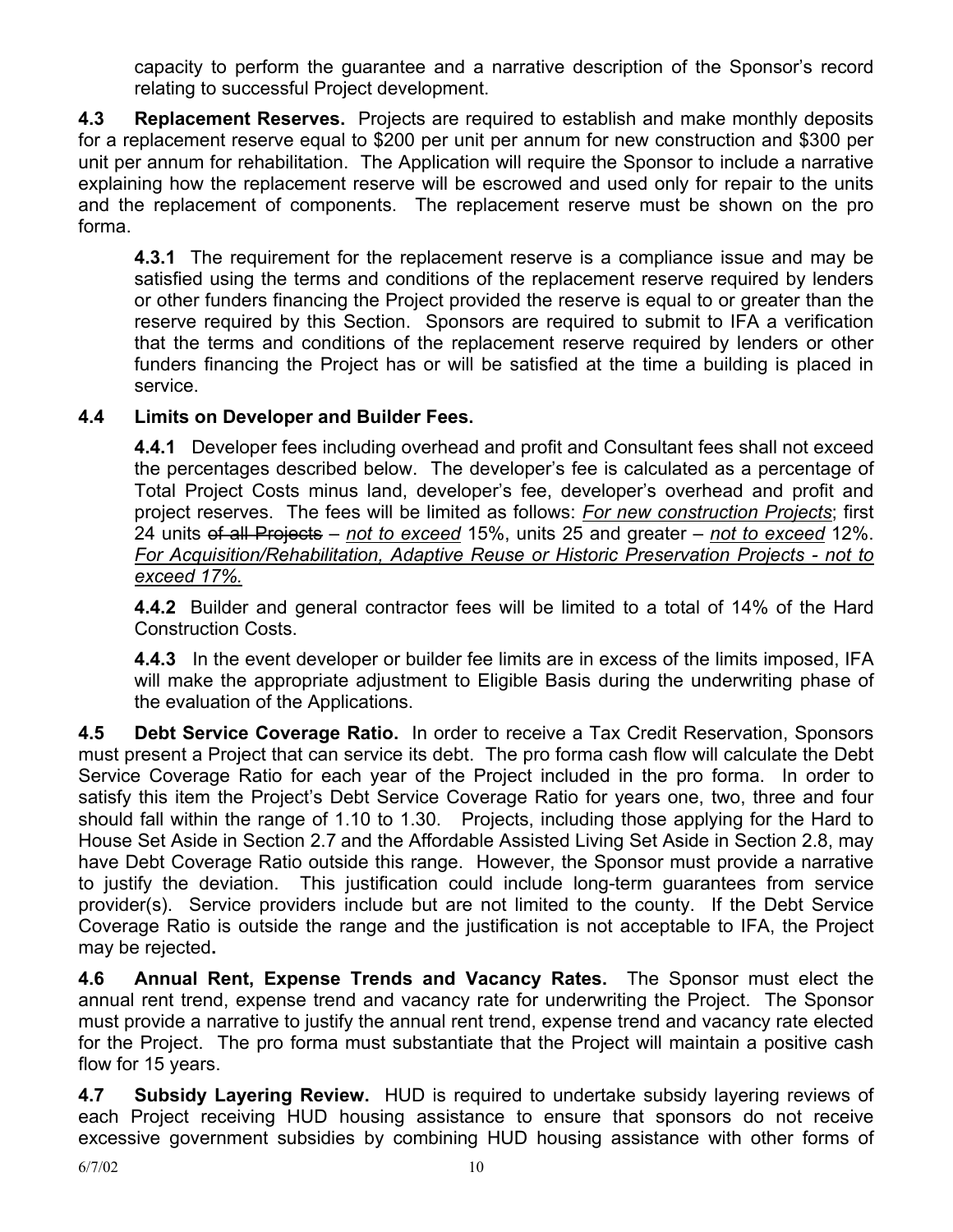federal, State or local assistance. For Projects that combine HUD housing assistance with Tax Credits, HUD has delegated the subsidy layering review to IFA. HUD and IFA have entered into a Memorandum of Understanding ("MOU") governing the procedures that IFA must follow when undertaking the subsidy layering review. Generally, the fee limits for developers fee, overhead, builder's profit and other fee limits set forth in this QAP in Section 4.4 will be applied by IFA in its subsidy layering review. Copies of the MOU are available from IFA's website. IFA will complete the subsidy layering review for applicable Projects after the sponsor and HUD submit relevant documentation for review *at carryover*. This information includes the results of HUD's underwriting analysis, the Sponsor's proposed development costs, and information concerning any syndication of the Project. IFA will undertake the subsidy layering review for each Project after completion of HUD's and IFA's underwriting, if applicable. IFA will complete a second subsidy layering review at the time the IRS Form 8609 is issued for the Project. IFA reserves the right, without amending this QAP, to amend its subsidy layering procedures as necessary to comply with changes in applicable federal law or regulations, HUD guidelines or the MOU. HOME and CDBG funding when combined solely with Tax Credits do not trigger the subsidy layering review process.

*SECTION 4.8 Title Guaranty Requirement. Any Project along with any financing of the Project which may require title insurance coverage for any purpose shall obtain such amount of coverage as may be necessary from the Title Guaranty Division in accordance with the Title Guaranty Division's standards and procedures.*

**SECTION 5. THRESHOLD REQUIREMENTS—ALL SPONSORS.** To be considered for a reservation of Tax Credits, a Project must demonstrate that it meets the requirements described in this Section.

**5.1 Complete Application.** Once the Application cycle has closed, Applications will be reviewed for completeness. An Application that is not substantially complete may be rejected. IFA, in its sole discretion, may provide a written notice of deficiencies in the Application to the Sponsor. The notice will be sent by overnight delivery. The receipt from the overnight carrier will be proof of receipt by the Sponsor. No new information that would increase the score of the Application will be considered. The Sponsor will have seven business days from the date of receipt to provide requested clarifications or documents to IFA. The Sponsor may contact IFA during this seven day period to discuss the requirements of the Sponsor in addressing the deficiencies. Any Application, which after seven business days remains deficient, will be rejected. IFA reserves the right to contact Sponsors in ways other than overnight delivery to clarify information contained in the Application.

**5.1.1 Legal Ownership Entity.** The legal ownership entity must be formed before Application is filed and documentation submitted with Application.

**5.2 Qualified Residential Rental Property.** The Project must be a Qualified Residential Rental Property. The Sponsor must certify that the Project as proposed is a Qualified Residential Rental Property. IFA reserves the right to require the Sponsor to supply a legal opinion that the Project as proposed is a Qualified Residential Rental Property.

**5.3 Location Requirements.** The proposed Project must be located in an incorporated city. Applications shall not contain or propose alternate sites. Alternate sites must be presented as separate Projects with separate Applications.

**5.4 Readiness to Proceed.** The Sponsor must be ready to proceed with the Project by documenting all of the following: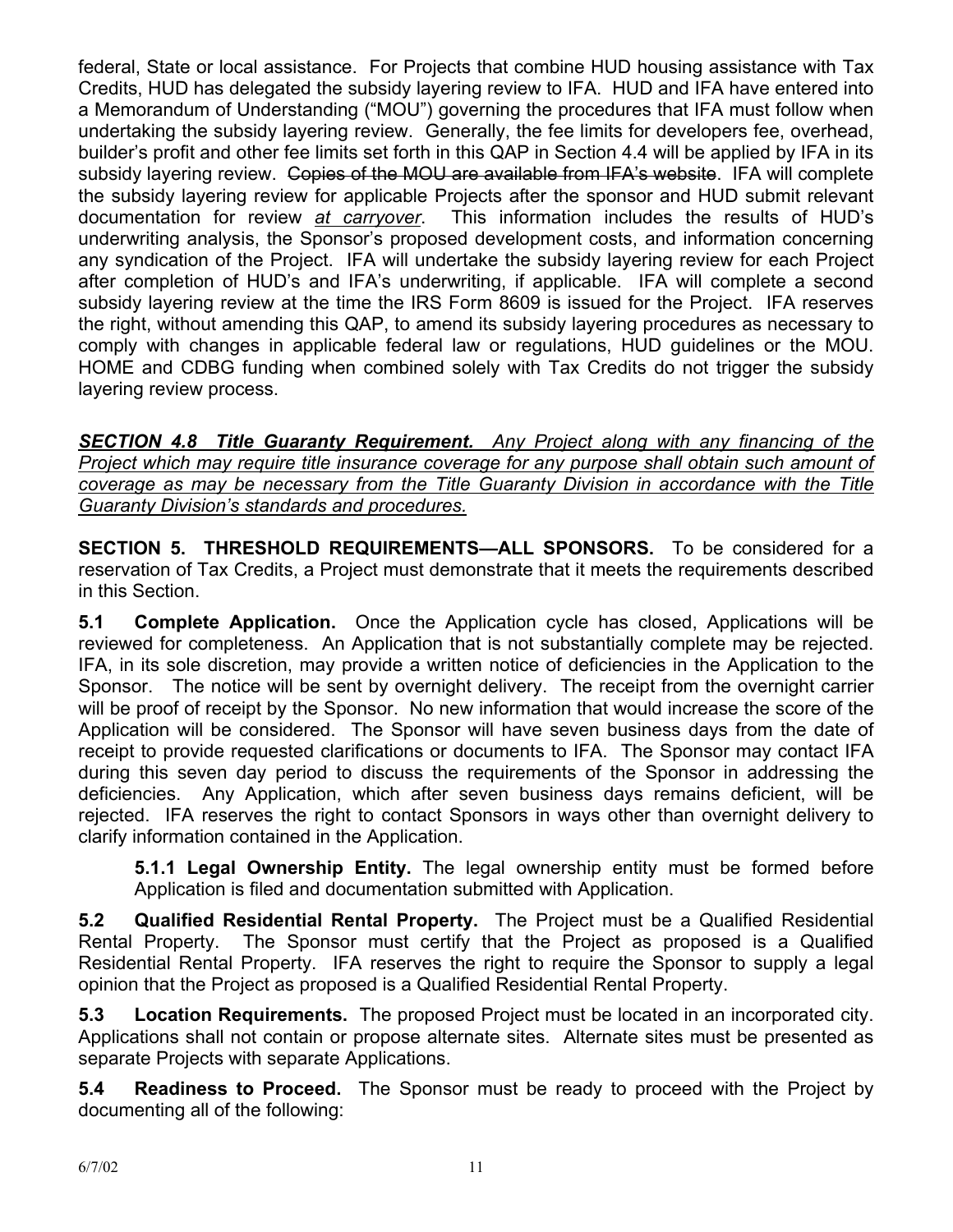**5.4.1 Site Control.** At the time of Application, the Sponsor must have site control. The Application will require the Sponsor to show evidence of site control by providing executed documents. The following may be proper evidence of site control:

**5.4.1.1** The Sponsor holds title to the Property on which the Project will be located by a properly executed and recorded warranty deed or a title opinion showing title in the name of the Sponsor or a title guaranty certificate showing title in the name of the Sponsor;

**5.4.1.2** The Sponsor has an executed and exclusive purchase option agreement or other binding agreement that is valid up to and including the date of the reservation. Evidence of site ownership must be submitted with the Carryover package;

**5.4.1.3** The Sponsor has an executed purchase contract in the name of the Project ownership entity; or

**5.4.1.4** The Sponsor has an executed 99-year land lease or option on a long-term lease in the name of the Project ownership entity.

## *5.4.1.5 The site should be sized to accommodate the number and type of units proposed. Land cost allocated to the project cannot include excess acreage unnecessary for the construction and use of the current project.*

**5.4.2 Site Suitability.** The site must be suitable for the proposed Project. The Application requires a narrative of the current use of the Property, all adjacent property land uses, the surrounding neighborhood, and identification and distance from services available to the proposed property.A map locating services to be scored must be provided (see 6.3.3.3). Labeled photographs (or color copies) of the proposed Property and all adjacent properties must be provided, as well as a clear map identifying the exact location of the Project site. In addition a plat map of site or proposed replating map of site must be submitted.If the site(s) includes any detrimental characteristics, the Sponsor must provide a remediation plan and budget*,* subject to IFA's approval at its sole discretion*,* to make the site suitable for the Project. If any detrimental site characteristics exist on, or adjacent to the site, IFA may reject the Application.The following may represent some, but not all, detrimental site characteristics:

**5.4.2.1** Sites located within ½ mile of pipelines (excluding low or medium pressure natural gas distribution lines, water and sewer lines) or storage areas for hazardous or noxious materials, sewage treatment plant or other solid waste facility or the site is a prior storage area for hazardous or noxious materials, sewage or other solid waste; or

**5.4.2.2** Sites where the slope/terrain is not suitable for Project; or

**5.4.2.3** Sites where there are obvious physical barriers to the Project; or

**5.4.2.4** Sites that are located within ½ mile of a sanitary landfill or sites that were previously used as a sanitary landfill; or

**5.4.2.5** Sites that are located within a flood hazard area, at or on a 100 year flood plain as determined by the Iowa Department of Natural Resources, FEMA or FIRMA map or a designated wetland; or

**5.4.2.6** Sites that are located within 500 feet of an airport runway clear zone or accident potential zone.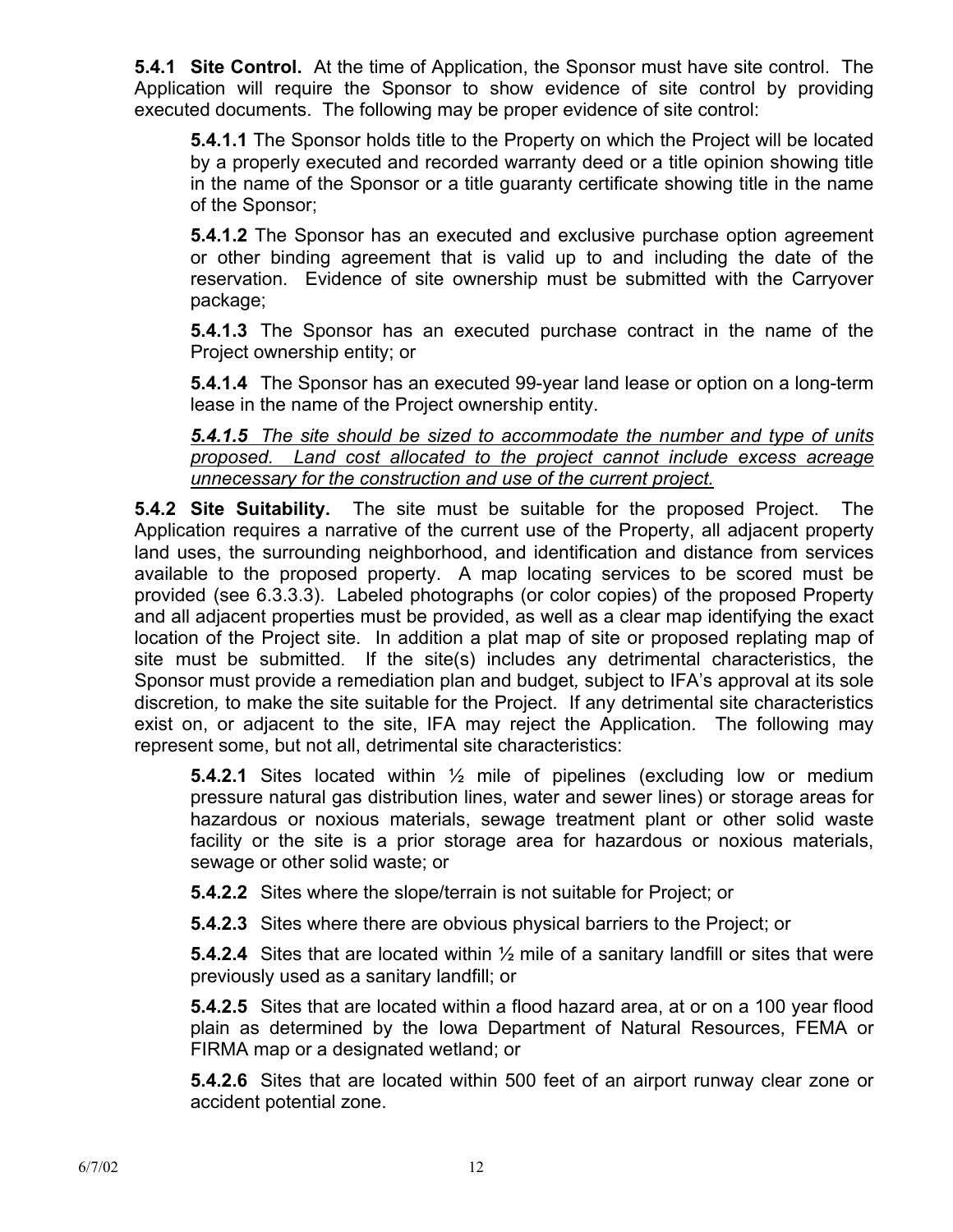**5.4.2.7** Sites that are landlocked. All sites proposed must have direct contiguous access from the Project site to existing paved publicly dedicated right of ways.

**5.4.3 Zoning.** The Application will require the Sponsor to demonstrate that the zoning for each site on which the Project will be located allows for the use(s) proposed by the Sponsor. A letter from the local jurisdiction regarding zoning must be submitted with the Application. If the proposed Project location does not have zoning regulations, a letter from the Governmental Entity must be submitted attesting to the fact that no zoning regulations are in effect. If zoning for the Project's property is not appropriate for the proposed use on the date the Application is submitted, the Sponsor must supply adequate evidence that demonstrates zoning will be appropriate by the time construction begins or a Carryover Agreement is executed.

**5.4.4 Utilities.** The Application will require the Sponsor to show that all Utilities are or will be physically available to and have adequate capacity for the proposed Project. The appropriate utility company for each service or the city must confirm in writing the availability and capacity of utilities at the proposed Project site. If Utilities are not available to the site on the date the Application is submitted, the Sponsor must supply adequate evidence that demonstrates that the Utilities will be available by start of construction. This evidence must include the appropriate funding source the Sponsor will utilize for the Utility extension. Any charges for the extension of services that are not normal extensions may not be included in eligible basis

**5.5 Qualified Development Team.** The Application will require the Sponsor to identify the Development Team (Sponsor, contractor, architect, engineer, consultant, tax accountant, tax attorney, management company, syndicator and general partner). The Sponsor will be required to provide a narrative describing each member's function and explain how the Development Team possesses the necessary experience to successfully complete the proposed Project and any other projects under construction, and that it has developed projects of comparable size and financing complexity. The qualifications of the Development Team will be evaluated again at Carryover and the reservation of Tax Credits may be revoked, at the sole discretion of IFA, if the Development Team is not qualified.

**5.6 Building Standards.** IFA generally yields to the local jurisdiction in all matters pertaining to development and construction standards. If a local jurisdiction, therefore, has published more restrictive standards than those stated below, the standards of the local jurisdiction will apply. All Projects financed and built under the Program are to meet or exceed the following standards, unless the Project is statutorily exempt due to the nature of the Project. The Application will require the Sponsor to demonstrate that they have or will meet the standards that apply to the Project. The standards are:

**5.6.1** Uniform Building Code of 1997 adopted & published by the International Conference of American Building Officials

**5.6.2** Uniform Mechanical Code of 1997 adopted & published by the International Association of Plumbing & Mechanical Officials

**5.6.3** Uniform Plumbing Code adopted & published by the International Association of Plumbing & Mechanical Officials

**5.6.4** National Electrical Code of 1999 adopted by the National Electrical Code Committee & published by the National Fire Protection Association, Inc.

**5.6.5** Uniform Federal Accessibility Standards cited in 24CFR Part 8 and delineated in the American National Standards Institute Standard 1986 A117.1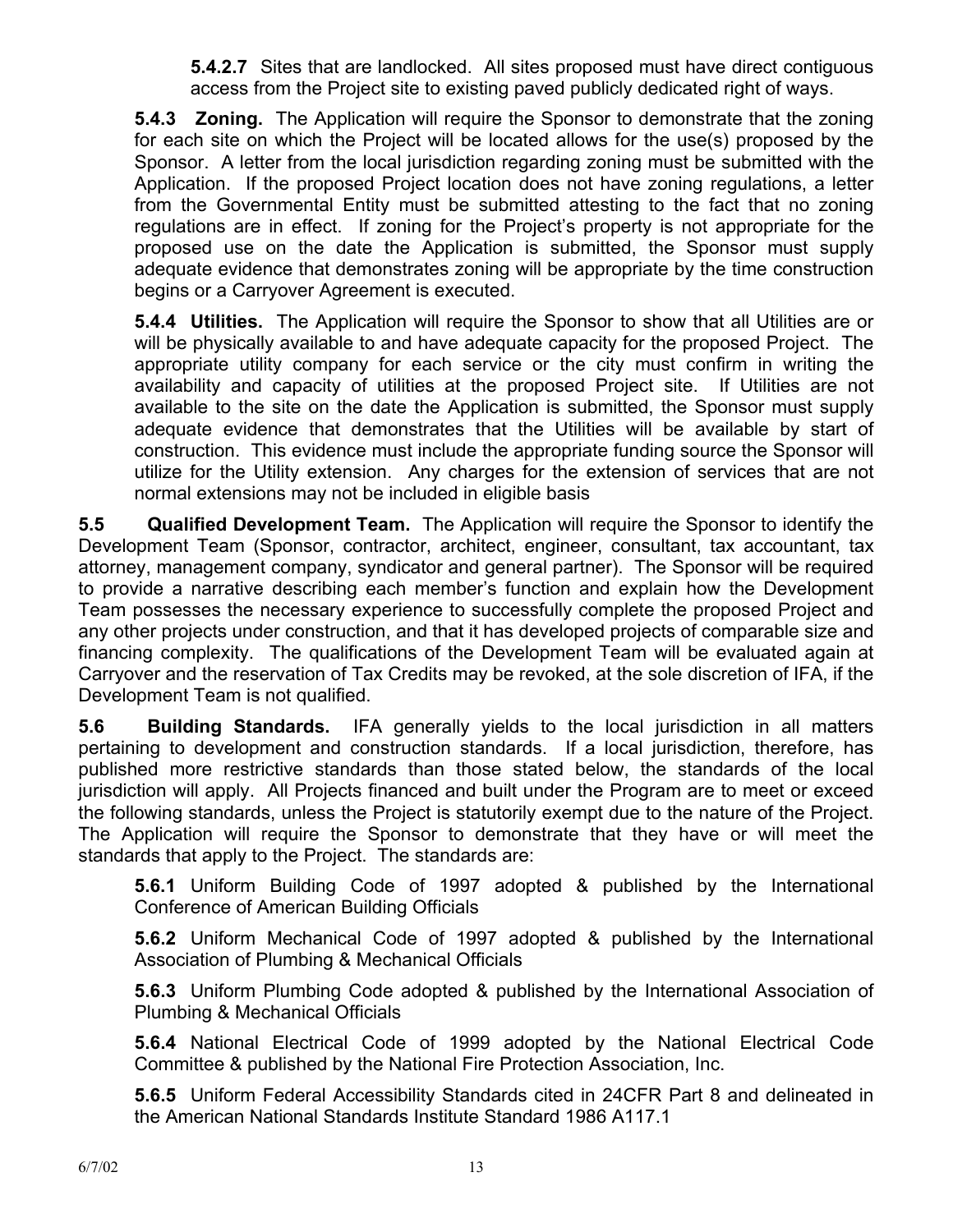**5.6.6** The Americans With Disabilities Act of 1990

**5.6.7** The Federal Fair Housing Act of 1988 including Title VI of the Civil Rights Act of 1964, Section 109 of the Housing and Community Development Act of 1974, Title VIII of the Civil Rights Act of 1968, Section 3 of the Housing and Urban Development Act of 1968, Executive Order 11063, Section 504 of the Rehabilitation Act of 1973

**5.6.8** The International Energy Conservation Code of 1998 adopted by the International Code Council of the Conference of American Building Officials

**5.6.9** The Lead Based Poisoning Prevention Act, the HUD Guidelines for the Evaluation and Control of lead Based Painting Housing, Environmental Protection Administration (EPA) and Occupational Safety and Health Act (OSHA) provisions shall apply when applicable.

**5.6.10** The minimum development characteristics as outlined in an attachment to the Application that includes both minimum construction and scoring requirements.

**5.7 Market Study.** All Projects requesting Tax Credits, regardless of the number of units, must have a Market Study submitted with the Application. The Market Study must document the housing needs of the community. If the Market Study or IFA's analysis of the Market Study and/or analysis of independent information obtained by IFA does not demonstrate, at the sole discretion of IFA, that the locality needs the low-income housing as proposed by the Project, the Project will be rejected at threshold and will not be scored*.* The Market Study requirements will be provided as an attachment to the Application and will include, but not be limited to, the housing needs of low-income and /or special needs population in the area served by the Project, proposed project description, market area analysis, supply analysis, demand analysis, and conclusions and recommendations. The study must be conducted at the Sponsor's expense by a disinterested party approved by IFA.

**5.8 Capital Needs Assessment for Rehabilitation, Preservation and Adaptive Reuse Projects.** The Application will require the Sponsor to acknowledge the Capital Needs Assessment requirement and that IFA will use it in the Carryover evaluation. The Capital Needs Assessment must be prepared by a competent third party, such as a licensed architect or engineer. The third party may be a member of the Development Team with prior approval by IFA after the allocation of Tax Credits, but may not be the Sponsor. The assessment must include a site visit and physical inspection of the interior and exterior of units and structures, as well as an interview with available on-site property management and maintenance personnel to inquire about past repairs/improvements, pending repairs, and existing or chronic physical deficiencies. The assessment must also consider the presence of hazardous materials on the site. The assessment must include an opinion as to the proposed budget for recommended improvements and should identify critical building systems or components that have reached or exceeded their expected useful lives. The Application will fully describe the Capital Needs Assessment requirements.

**5.9 Local Contributing Effort.** The Application will require the Sponsor to document a Local Contributing Effort by a public or private agency with a value of at least one percent of the Hard Construction Costs. The IFA provided exhibit in the Application must be used in documenting the Local Contributing Effort. A Local Contributing Effort will not be considered as qualifying for this Section if the Local Contributing Effort was made more than one year before the effective date of the QAP unless it is a contribution in the form of land or buildings. The agency making the Local Contributing Effort must indicate the value of its contribution including a description of land value and how it was determined. The value of the Local Contributing Effort is the value of the contribution made by the agency minus the value of any consideration or accommodation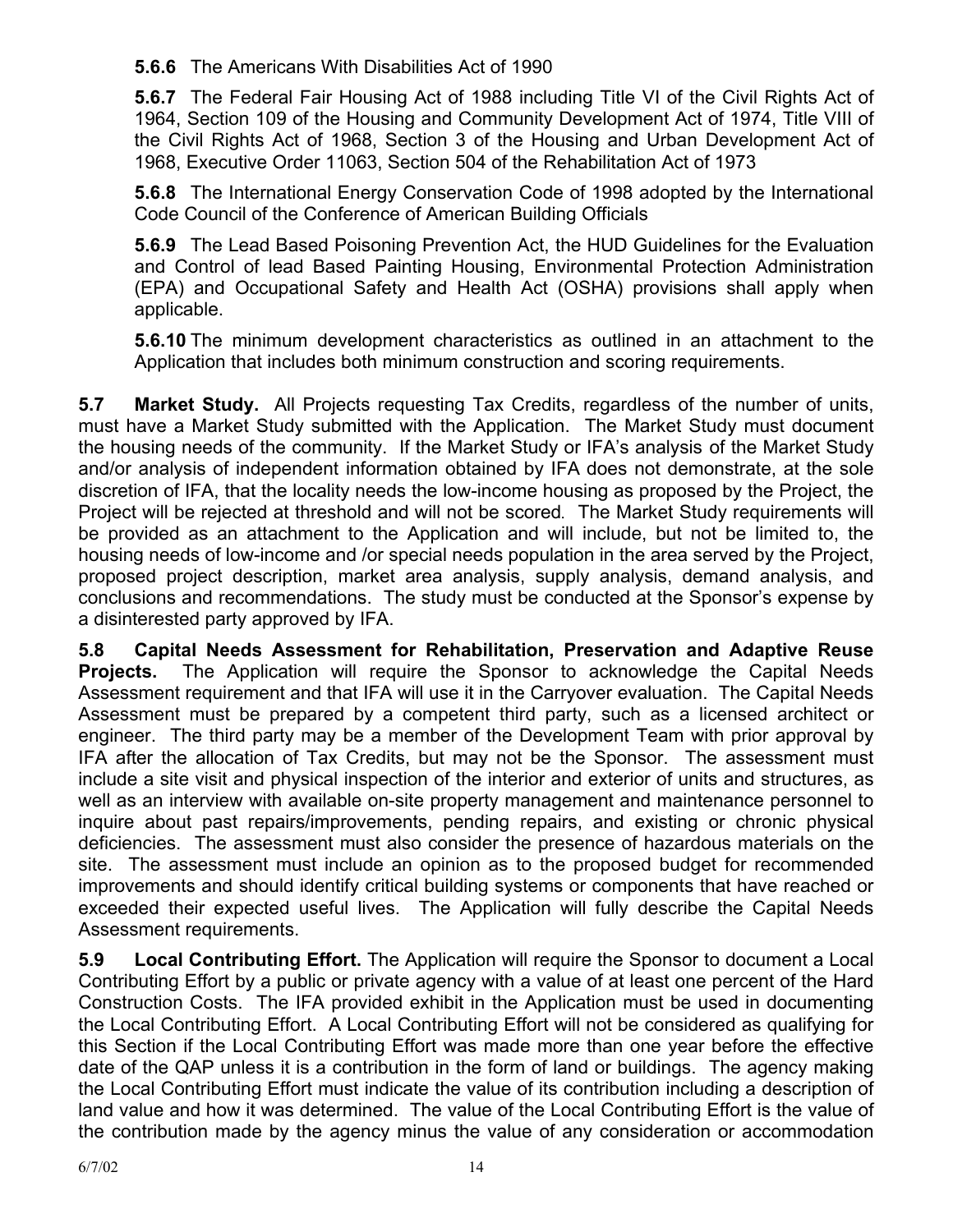received by the agency in return for the contribution. The Local Contributing Effort may be contingent upon the receipt of a Tax Credit Reservation.

**5.10 Commitment to Notify Public Housing Authority (PHA) of Vacancies.** The Application will require the Sponsor to notify the local PHA having jurisdiction in the political subdivision where the Project is located. The letter shall state the Sponsor's desire to be placed on the PHA's list. The Sponsor must provide a copy of this letter with their Application.

**5.11 Ineligible Significant Parties.** For this Section, Significant Parties includes but is not limited to the Sponsor, the eventual owner of the Tax Credit Project, the eventual taxpayer of the Tax Credit Project, the developer, general partner, accountant, architect, engineer, financial consultant, any other consultant, management agent and the general contractor or other persons identified on the Project Development Team, but does not include syndicators, equity partners, private placement originators or limited partners.

**5.11.1** The following Significant Parties may be ineligible to participate in the Tax Credit Program and may not receive a Tax Credit Reservation, Tax Credit allocation at Carryover time or a Form 8609:

**5.11.1.1** Significant Parties who have unsatisfactory performance in any IFA sponsored or assisted program, as determined by IFA. Unsatisfactory performance may include but is not limited to a default of any obligation owed to IFA in any of its programs or an uncorrected default of any agreement between the Significant Party and IFA.

**5.11.1.2** Significant Parties who have received an uncorrected Form 8823 issued by IFA or any other state. For purposes of this Section uncorrected shall mean an 8823 that has not been corrected within the prescribed 90 day correction period or any extensions thereof. *Sponsors are encouraged to submit detailed explanations on the exhibit provided in the Application of any uncorrected 8823's that have been issued with respect to properties associated with any Significant Parties.*

**5.11.1.3** Significant Parties who have been convicted of or entered an agreement for immunity from prosecution, received a deferred conviction or sentence or suspended conviction, or pled guilty, including a plea of no contest, to a crime of dishonesty, fraud, tax fraud, embezzlement, bribery, payments of illegal gratuities, perjury, false statements, racketeering, blackmail, extortion, or falsification or destruction of records or crimes of violence toward vulnerable populations.

**5.11.1.4** Significant Parties who have been debarred from any program administered by IFA, any other state agency, or any federal agency.

**5.11.1.5** Significant Parties who have an Identity of Interest with any debarred entity.

**5.11.1.6** Significant Parties who fail to disclose any direct or indirect financial or other interest a member of the Project Development Team may have with another member of the Project Development Team or with the Project.

**5.11.1.7** A Sponsor who fails to disclose all known members of the Project Development Team.

**5.11.2** In the event IFA discovers that the Sponsor, its Affiliates or other Significant Parties or any other person with an Identity of Interest associated with the Project have misrepresented the certifications made consistent with this Section or the Sponsor, its Affiliates, other Significant Parties or any other person with an Identity of Interest associated with the Project has failed to make the disclosures required by the QAP and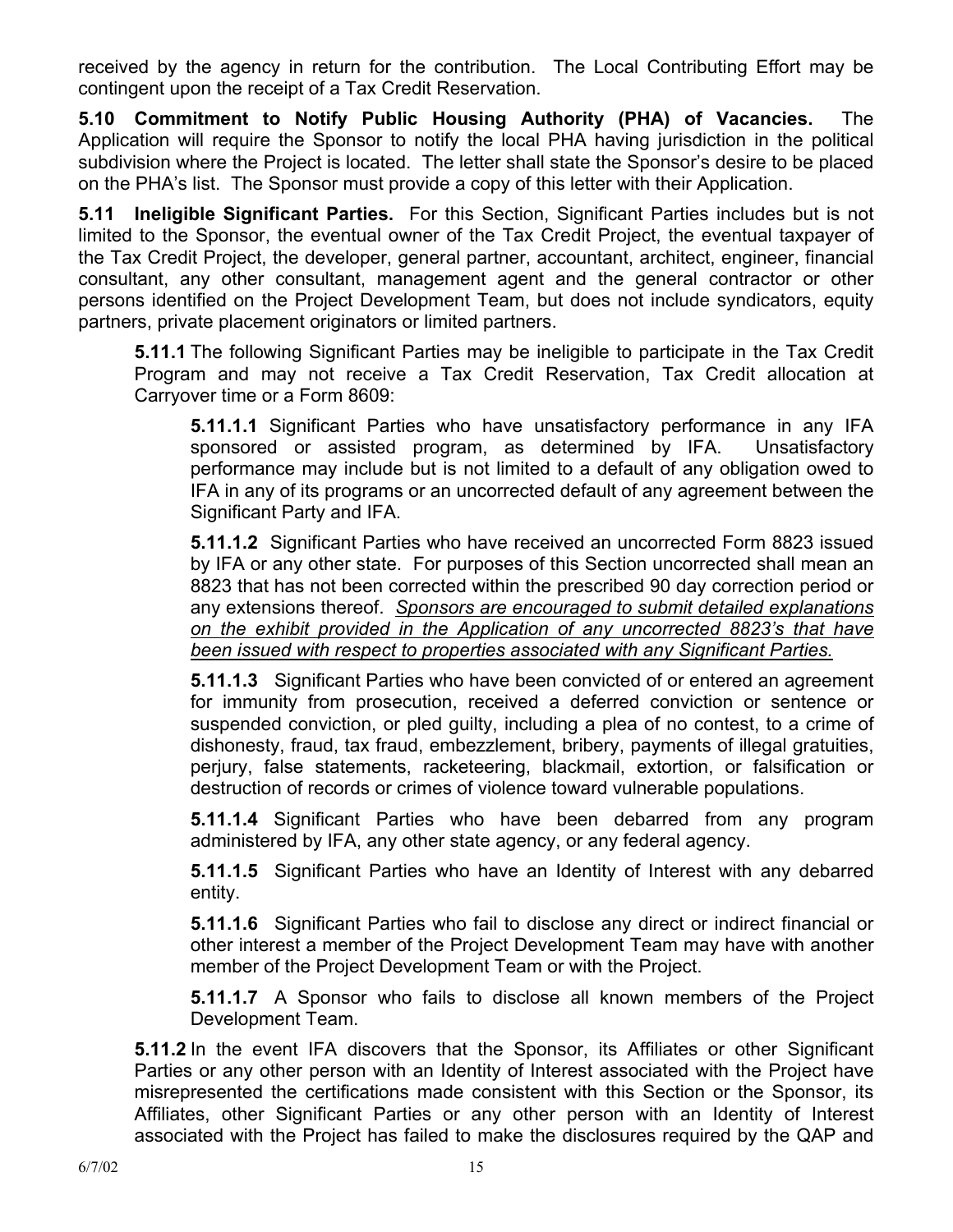Application or the Sponsor, its Affiliates, other Significant Parties or any other person with an Identity of Interest associated with the Project made any material misrepresentation on the Application or in any of the documents submitted with the Application, IFA may do one or more of the following: bar the offending party from applying for Tax Credits for a period of up to five years, revoke the Tax Credit Reservation awarded or issue a Form 8823 if the Project has been placed in service.

**5.12 Additional Threshold Requirements for Nonprofit Organizations.** To be eligible for Tax Credits from the Nonprofit Set-Aside, the Applicant is required to demonstrate the involvement of a Qualified Nonprofit Organization. To qualify, the nonprofit must:

**5.12.1** Have a 501(c)(3) or 501(c)(4) designation from the IRS and be qualified to do business in Iowa.

**5.12.2** The nonprofit cannot be formed by one or more individuals or for-profit entities for the principal purpose of being included in the Nonprofit Set-Aside. Nor can the nonprofit be controlled by a for-profit organization. IFA may make a determination as to whether a nonprofit is controlled by a for-profit.

**5.12.3** The nonprofit and/or parent nonprofit organization must have as one of its exempt purposes the fostering of low-income housing and must have been so engaged for the two years prior to the Application submission date. The Application must demonstrate the nonprofits' programs include a low-income housing component.

**5.12.4** The nonprofit must, directly or through a partnership, prior to the reservation of Tax Credits:

**5.12.4.1** Own all of the general partnership interests of the ownership entity of the Project; or own one hundred percent of the stock of a corporate ownership entity of the Project alone or with other nonprofits who meet all the requirements of this section or:

**5.12.4.2** Own, along or with other nonprofits who meet all of the requirements of this Section, one hundred percent of the stock of an entity that is the sole general partner or sole managing member of the ownership entity of the Project.

**5.12.5** The nonprofit must be materially participating (regular, continuous and substantial on-site involvement) in the operation of the Project throughout the Compliance Period.

**5.12.6** IFA reserves the right to conduct due diligence to determine whether an entity is a Qualified Nonprofit Organization.

**5.13 Displacement of Tenants.** IFA will accept Applications that have displaced (or will displace) tenants. The Application will require the Sponsor to submit an acceptable relocation plan.

**5.14 Confirmation of Eligibility—Rehabilitation or Acquisition.** The Application will require the Sponsor to confirm eligibility under IRC Section 42(d)(2)(B)(ii) (the ten-year rule) by listing each building by building address, the date the building was placed in service by the Sponsor from whom the building was or will be acquired, the date the building was or is planned for acquisition by the Sponsor, and the number of years between the date the building was last placed in service and the expected date of acquisition. If the number of years for any building is less than ten years, a Sponsor must explain any exception under the Internal Revenue Code, which would make the building eligible for Tax Credit under IRC Section 42(d)(2)(B)(ii).

 $6/7/02$  16 **5.15 Rehabilitation Standards.** If the Sponsor is proposing to rehabilitate a building(s), the Application will require the Sponsor to provide information regarding rehabilitation expenditures for each building. A Sponsor must identify, with respect to each building as required by the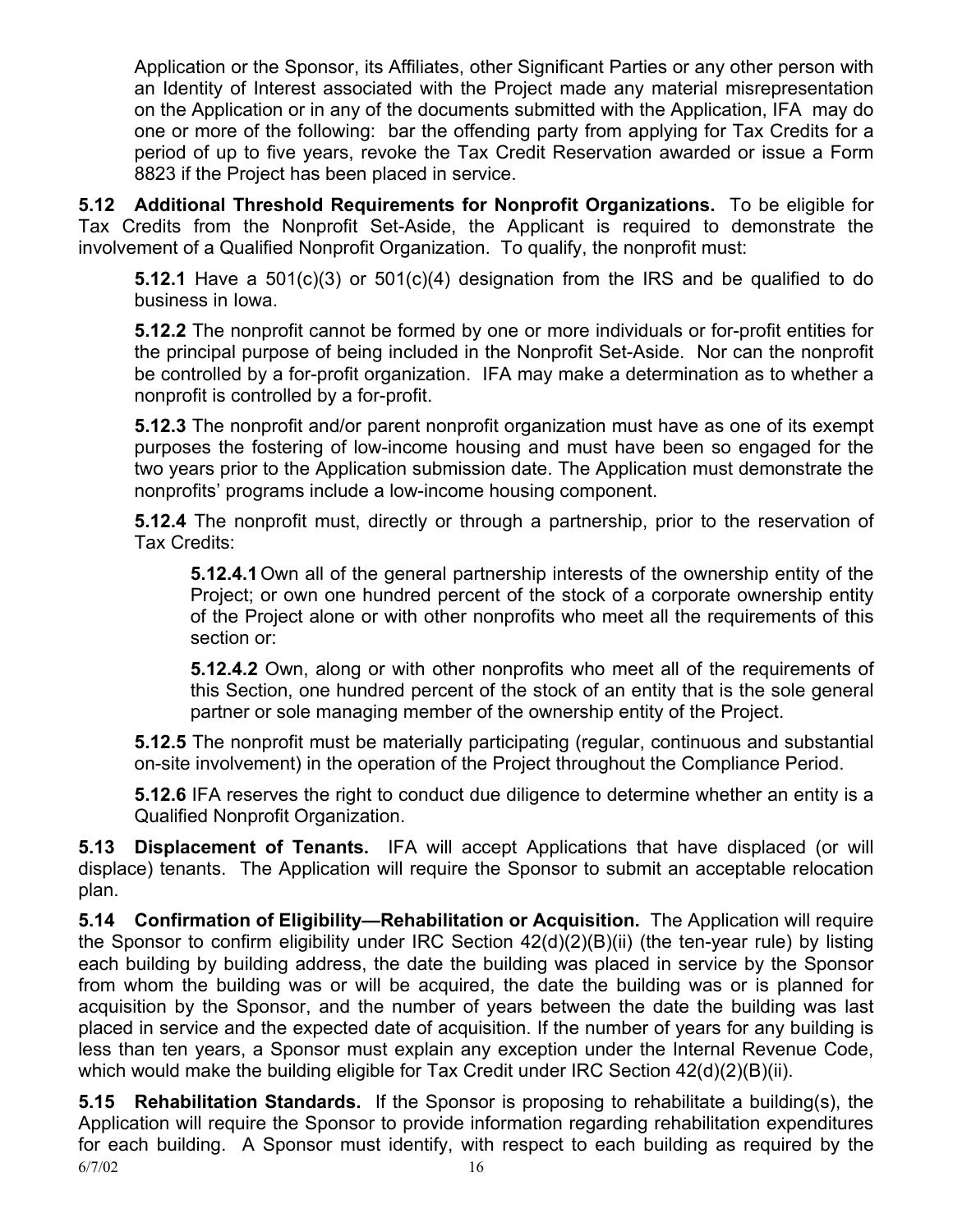Application, the Rehabilitation Expenditures as defined in IRC Section 42(e)(2) which shall be allocable to or substantially benefit the affordable units in such building. A Sponsor must show the calculations for whether the amount of Rehabilitation Expenditures is at least equal to the greater of 10 percent of the expected adjusted basis of the building or a \$3,000 rehabilitation expenditure per Low-Income Unit. Additionally, a Sponsor must indicate that all buildings in the Project qualify for the exception provided for in IRC Section 42(e)(3)(B) regarding the ten percent (10%) basis requirement or that all the buildings qualify for the exception provided for in IRC Section 42(f)(5)(B)(ii)(II) regarding the \$3,000 per unit requirement or that there are different circumstances for each building as described by the Sponsor.

**5.16 Scattered Sites.** The Sponsor must submit a composite Application reflecting the total of all sites as well as separate site specific exhibits for each site included in the Project. A scattered site Project will be treated as a single Project if all Low-Income Units in the buildings are rent-restricted. A scattered site is a Project where multiple buildings with similar units are not located in proximity to one another, but are owned by the same party and financed under the same agreement(s). A scattered site project may be new construction, acquisition, rehabilitation or a combination of these types. In the case of a single family scattered site Project, a maximum number of 12 units are allowed at any separate site.

**SECTION 6. SELECTION CRITERIA.** Applicants will be evaluated using the preference and selection criteria required in IRC Section 42. Certain selection criteria are subject to compliance monitoring and will be incorporated into the Land Use Restrictive Covenants and will be binding for the length of the Land Use Restrictive Covenants or any renewal thereof. IFA reserves the right to limit the reservation of Tax Credits to: 144 units in the Des Moines MSA; 96 units in all other MSA's or 48 units in any Non-MSA county unless market study or studies or independent information obtained by IFA would support awarding Tax Credits for a greater number of units. These limits will not include Projects that are part of the Hard to House Set-Aside in Section 2.7, the Affordable Assisted Living Set-Aside in Section 2.8 or Projects that are the rehabilitation of existing low-income units and are therefore not adding any additional Low-Income Units to the community. Awards for the Hard to House, and Assisted Living *and Preservation* Set Asides will be made followed by the Federally mandated Non profit Set Aside. If there are insufficient Non profit Projects to fulfill the requirements of Section 42, Non profits awarded in the Hard to House and Affordable Assisted Living Set Asides will be counted to meet the Section 42 requirements.

**6.1 Tie Breaking Procedure.** A tie breaking procedure will apply in the event that a Project accumulates an equal number of points with another Project(s) and only a limited number of the Projects are eligible to receive a reservation under the remaining amount of State Ceiling. Under this circumstance, the Project that is located in the community with the greatest demand for the proposed Project, at the sole discretion of IFA, will be selected.

**6.2 Discretion by the Board.** Irrespective of scoring including a tie in the scoring, the Board may determine that:

**6.2.1** A Project shall receive a lower amount of Tax Credit than has been requested if the Project would otherwise have been awarded Tax Credits but there is an insufficient amount of Tax Credit ceiling available to fully reserve the amount of the Tax Credit requested. The Board may award the amount of the remaining State Ceiling to the Project even though the amount is less than the amount requested. The Sponsor can decide whether to accept the partial tender of Tax Credit or be placed on a waiting list for the full amount of the requested Tax Credit.

*6.2.2 Acquisition/Rehabilitation, Preservation, Adaptive Reuse or Historic Preservation Projects may apply for additional credits if Project costs exceed original cost estimates including contingency fund.* A contingency fund of up to 15% must be included in all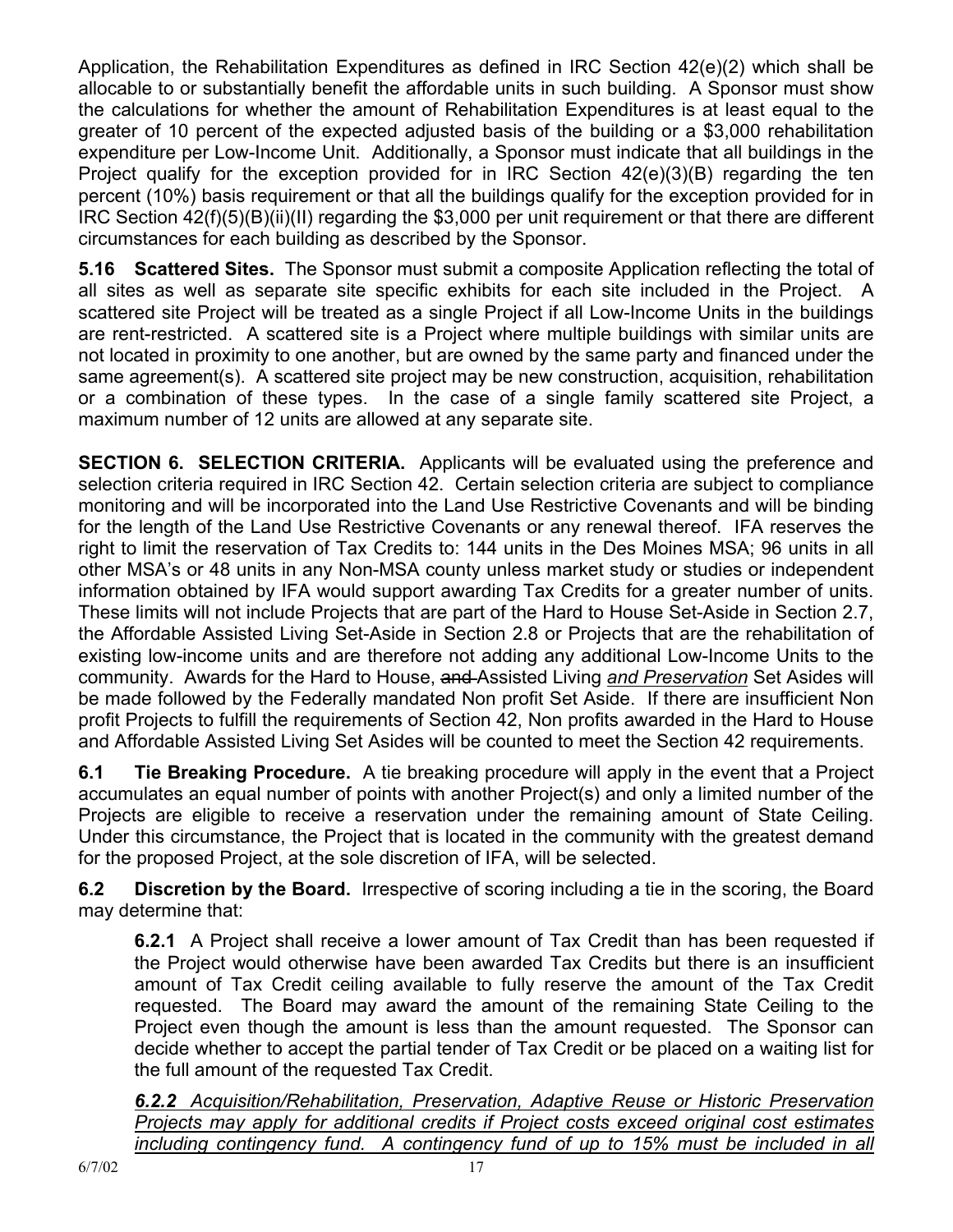*Acquisition/Rehabilitation, Preservation or Historic Preservation Projects. Additional credits may be granted by the Board, if credits are available. Amount of contingency*  funds in original application may be taken into consideration when awarding additional *tax credits. No additional Developer's fee will be allowed under this section.*

*6.2.3* **6.2.2** A Project satisfies the preferences described in Iowa Code Section 16.4.

*6.2.4* **6.2.3** A Project may not be awarded Tax Credits for any of the reasons described in this Section. In the event IFA elects not to award Tax Credits to a Project for the reasons identified herein, the Board will identify the primary reasons a Project was not funded.

*6.2.4.1* **6.2.3.1** The Project does not further the stated purposes and objectives of the Low-Income Housing Tax Credit Program as described in Section 1 of the QAP.

*6.2.4.2* **6.2.3.2** The Project is not needed in the community for which it has been proposed. The Board may consider the Market Study, any independent verification IFA has completed, vacancy rate and rents in the market and affordable or subsidized housing projects, or population trends in the area.

*6.2.4.3* **6.2.3.3** The Project is not preferred by other state or federal governmental units or political subdivisions. IFA may consider city council resolutions. IFA may also consider whether funding commitments made by other governmental units have been received by a Project.

**6.3 Scoring Criteria.** IFA will award points for the following items provided adequate evidence supports the award of points. Evidence will be identified in the Application or an exhibit to the Application.

# **6.3.1 Tenant related categories. (***105* **170 points maximum)**

**6.3.1.1** Projects that provide units that are to be set aside and occupied by tenants with incomes at or below 40% AMGI and rent restricted. 1 point for each full 1% of units in the Project (*15* 30 points maximum) **0 to** *15* **30 points** 

**6.3.1.2** Market Rate units (not eligible for Tax Credits). 4 point for each full 1% of units in the Project. *At least 20% of Project must be Market Rate Units in order to receive points. 1 point for each 1% of units over 20%* (*30* 50 points maximum)

## **0 to** *30* **50**

## **points**

**6.3.1.3** Electing 20/50 AMGI as the IRS Minimum Set-aside Requirement. If the 20/50 election is made, in order for any unit to qualify as a Low-Income Unit, the unit must be both rent restricted and occupied by individuals whose income is at or below 50% of the AMGI, or if the 40/60 election is made in order to qualify as a Low-Income Unit, the unit must be both rent restricted and occupied by individuals whose income is at or below 60% of the AMGI. **0 or 10 points** 

**6.3.1.4** Projects that can serve tenant populations with large families. Projects will qualify for this designation only if the Tax Credit units are 3 or 4 bedrooms. Points will not be awarded if IFA determines that the market does not have a need for this type of housing.

 Projects with 3-bedrooms and 1-1/2 Baths. 1 point (up to *10* 20 points maximum) for each full 1% of LIHTC units. **0 to** *10* **20 points**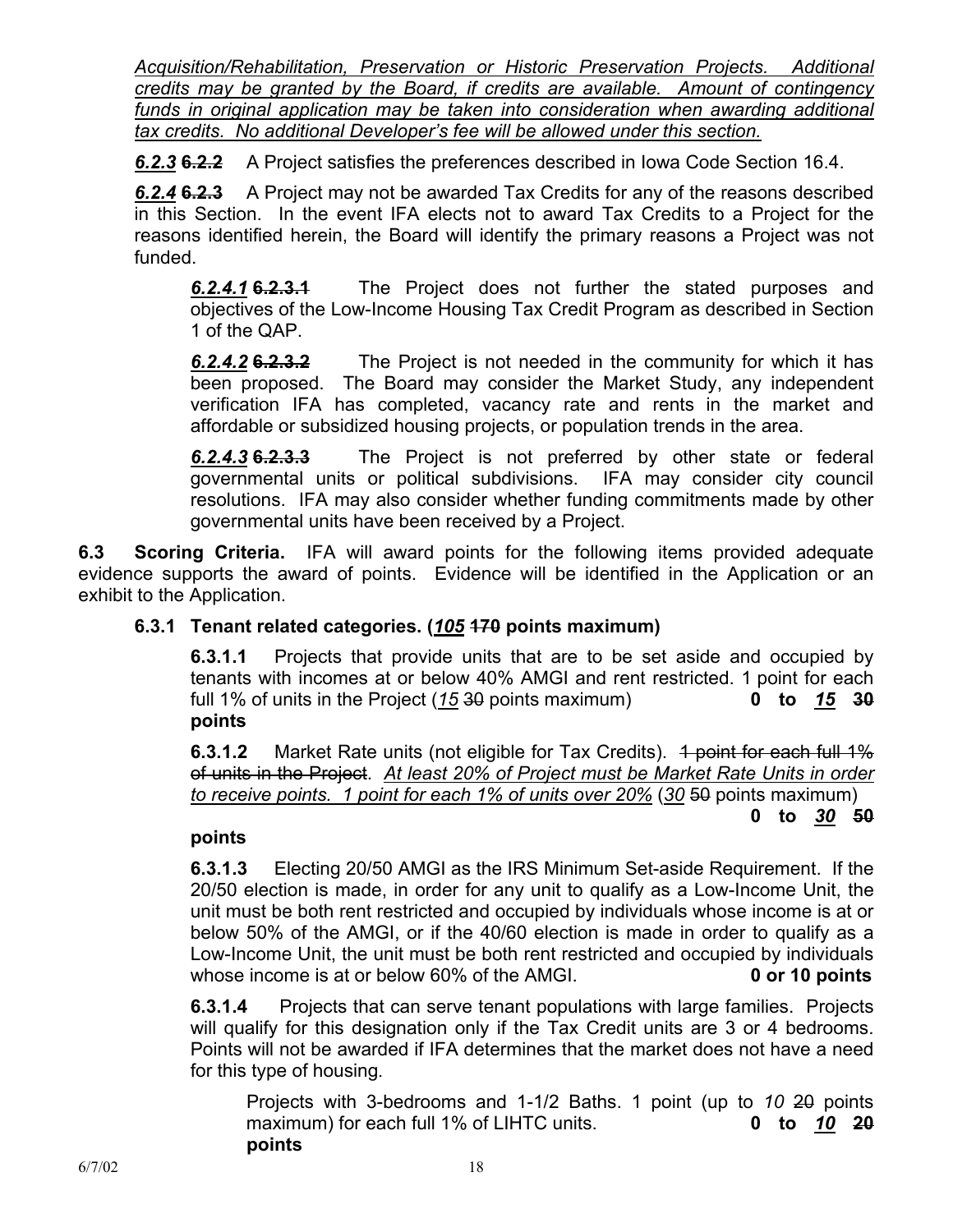Projects with 4 or more bedrooms and 2 Baths. 1 point (up to 10 20 points maximum) for each full 1% of LIHTC units. **0 to** *10* **20 points** 

**6.3.1.5** Projects designed to serve a special needs population. The Sponsor must submit a complete supportive services plan in accordance with the attachment to the Application in order to score points in this category. The supportive services plan must be specific to the proposed Project. All requirements, including all population specific service requirements, must be listed in the plan. The descriptions of services must include enough details and information so that the Evaluator can determine how and who is provided the services and the population served. *0 to 30 points*

| Service Coordinator                                             | 0 to 10 points |
|-----------------------------------------------------------------|----------------|
| <b>Annual Budget</b>                                            | 0 to 10 points |
| <b>Description of Services</b>                                  |                |
| <b>Type/Scale</b>                                               | 0 to 15 points |
| <u> Whara/Tranenortation</u><br><del>mici ci manoponation</del> | 0 to 5 points  |

# **6.3.2 Compliance Period related categories. (***20* **35 points maximum)**

 **6.3.2.1** Projects obligated to serve qualified tenants for additional years beyond the minimum 15-year Compliance Period *and 15 year extended compliance period*  required by IRC Section 42. Points will be awarded based on 5 points (up to a maximum of 2035 points) for each full 5 years of additional compliance period elected. Sponsors may elect either an additional compliance period or eventual tenant ownership under Section 6.3.2.2. or Section 6.3.2.3 (points will not be awarded under both categories) **0 to 20 35 points**

**6.3.2.2** Projects that are intended for eventual tenant ownership. The Sponsor must include a plan as an attachment to the Application addressing: 1) services that prepare tenants to become owners of the property 2) plans for conversion of Project to tenant ownership at the end of the 15 year compliance period and 3) proposed budget to support 1 and 2 above. Sponsors may elect either an additional compliance period or eventual tenant ownership **0 to** *5* **15 points** 

*6.3.2.3 Iowa ROSE (Renter to Ownership Savings Equity) Program: 15 points will be awarded to a project owner who develops a bona fide long-term Iowa ROSE Program. Long-term Iowa ROSE is a lease-to-own single family home program pursuant to a plan and with documents approved in advance by IFA with the house to be sold to a qualified tenant at the end of the 15 year compliance period.*

 *0 to 15 points*

## **6.3.3 Location related categories. (80 points maximum)**

**6.3.3.1** Projects that are located within a qualified census tract and can demonstrate that they contribute to a concerted community revitalization plan. A concerted community revitalization plan is an IDED Enterprise Zone, HUD Enterprise Community, IDED Main Street Program, IDED Tax Increment Finance (TIF) Variance approved communities, Self-Supporting Municipal Improvement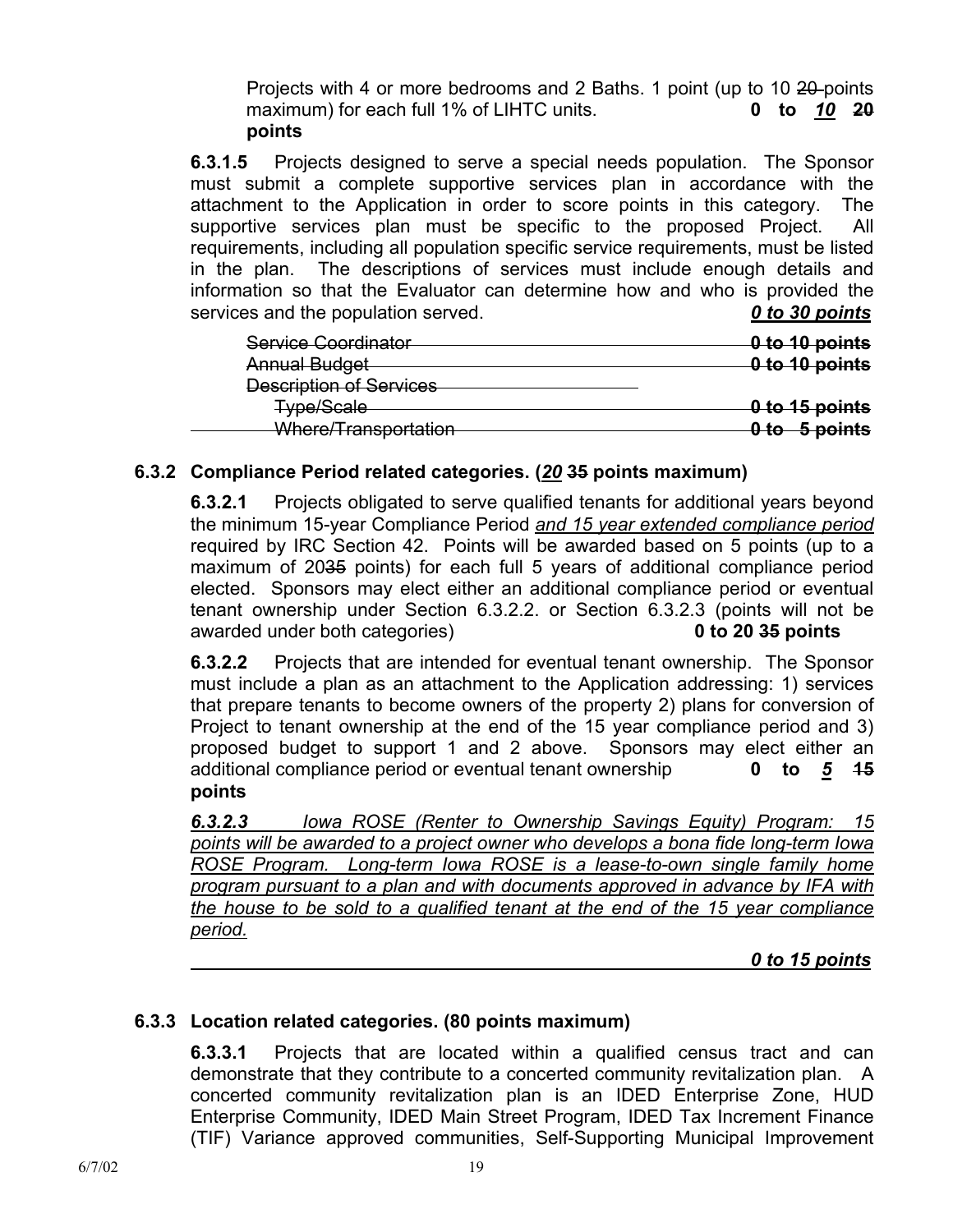District or historic structures listed on the National Register of Historic Places or *determined* declared eligible for the National Register by the State Historic Preservation Officer. The Project site must be within the geographic boundaries of the community revitalization plan and the plan must describe revitalization activities in the neighborhood surrounding the proposed Project. **0** 

**or** *20* **10 points** 

**6.3.3.2** Projects located in: an IDED Enterprise Zone; a HUD Enterprise Community; a "New Iowan" Model Community; a Brownfield Site; an IDED Main Street Program; an In-Fill Lot; the attendance district of a Section 1113(3)(A) Elementary School (applies only to a multi family project). 10 points each (up to 40points maximum) **0 to** *40* **50**

#### **points**

**6.3.3.3** Projects located near services.

| <b>Services</b>                | Within<br>1 Mile | Within<br>2 Miles | Older Persons/<br>/Family/Both |
|--------------------------------|------------------|-------------------|--------------------------------|
| <b>Public Transportation</b>   | 2 points         | 1 point           | <b>Both</b>                    |
| <b>Schools</b>                 | 2 points         | 1 point           | Family only                    |
| <b>Pharmacies</b>              | 2 points         | 1 point           | <b>Both</b>                    |
| <b>Medical Services</b>        | 2 points         | 1 point           | <b>Both</b>                    |
| <b>Grocery Store</b>           | 2 points         | 1 point           | <b>Both</b>                    |
| (Not Convenience Store)        |                  |                   |                                |
| Day Care (not on-site)         | 2 points         | 1 point           | Family only                    |
| Library                        | 2 points         | 1 point           | <b>Both</b>                    |
| <b>Senior Center</b>           | 2 points         | 1 point           | <b>Older Persons only</b>      |
| <b>Community Center</b>        | 2 points         | 1 point           | <b>Both</b>                    |
| Congregate Meal Site           | 2 points         | 1 point           | <b>Older Persons only</b>      |
| <b>Before and After School</b> |                  |                   |                                |
| Care Program                   | 2 points         | 1 point           | Family only                    |
|                                |                  |                   | 0 to 10 points                 |

**6.3.3.4** Projects with services located on-site.

| Day Care (on site)                 | 5 points | <b>Both</b> |
|------------------------------------|----------|-------------|
| Computer Learning Center (on site) | 5 points | <b>Both</b> |

**0 to 10 points** 

## **6.3.4 Project characteristics related categories. (***145* **120 points maximum)**

**6.3.4.1** Projects that use existing housing, adaptive reuse *or new construction*, the improvement of which has been designated as part of a community revitalization plan. A community revitalization plan is an IDED Enterprise Zone, HUD Enterprise Community, IDED Main Street Program, IDED Tax Increment Finance (TIF) Variance approved communities, Self-Supporting Municipal Improvement District or historic structures listed on the National Register of Historic Places or *determined* declared eligible for the National Register by the State Historic Preservation Officer *(SHPO)*. The Project site must be within the geographic boundaries of the community revitalization plan and the plan must describe revitalization activities in the neighborhood surrounding the proposed Project. **0 or 10** 

**points**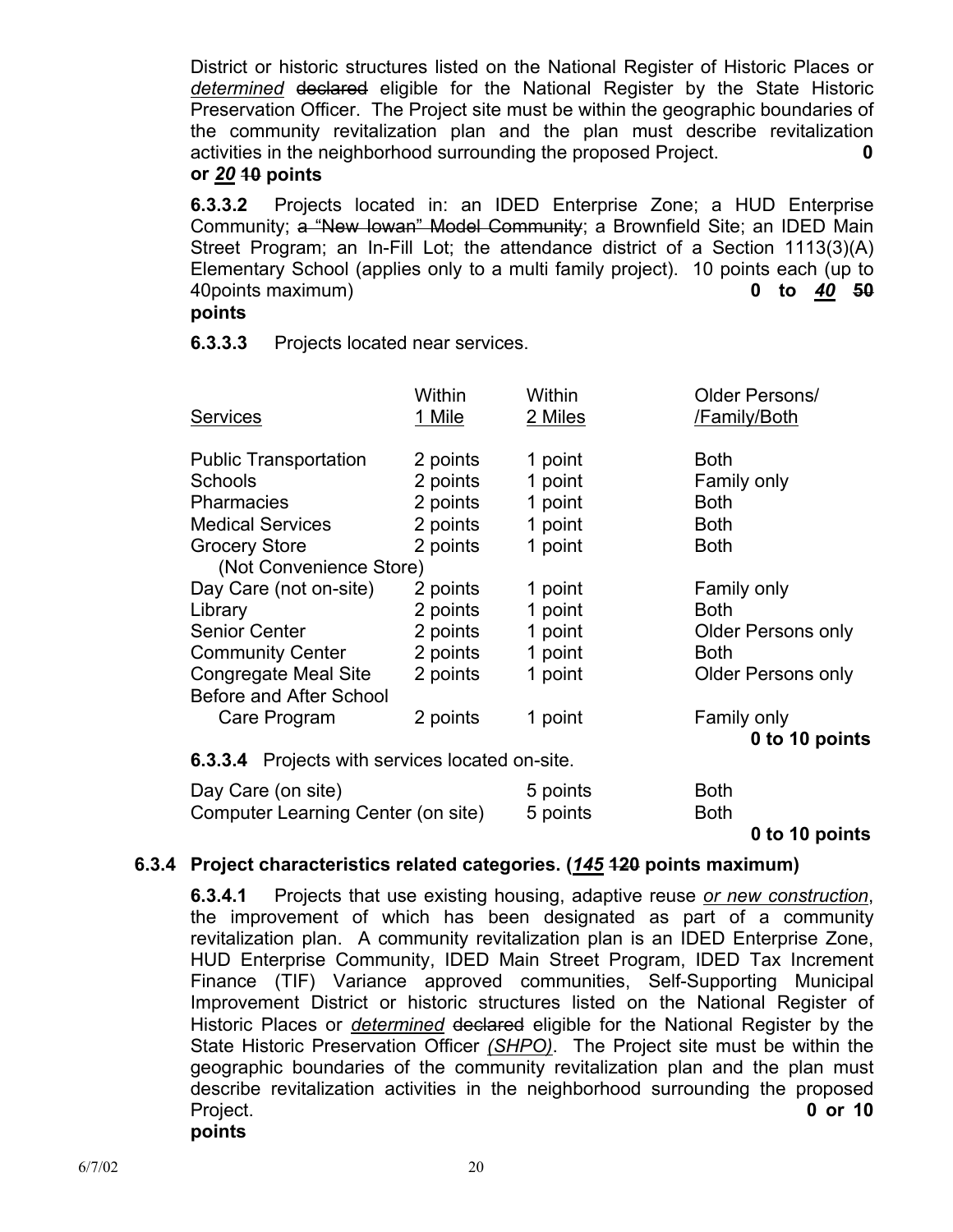**6.3.4.2** Projects that provide for the rehabilitation of blighted buildings or *Projects that are* locally, state or federally designated historic structures. *Projects that provide for the rehabilitation of blighted buildings.* Blighted buildings are buildings that are in severe disrepair, including, but not limited to, boarded up, abandoned or uninhabitable buildings, all of which have serious building code violations. **0 or** *30* **20**

## **points**

**6.3.4.3** Projects that are subsidized Preservation or Replacement Projects. Preservation subsidized Projects are defined as (not withstanding Threshold and other requirements in this QAP) a Project that has federal subsidy (HUD Section 8 or USDA Section 515) and is likely to lose their low-income status (HUD-opt out notice or USDA-prepayment filed), or in need of repair. Points will not be awarded if the Sponsor has an ownership interest in the existing HUD Section 8 or USDA project that is subject to the Preservation. Replacement Projects are defined as a Project submitted under this *QAP* Qualified Allocation Plan that is located in a community where an owner of a prior Section 8 project based or USDA 515 has already terminated their project based rental assistance contract and the Market Study determines there is a need in the community for the number and type of units being proposed. Points will not be awarded if the Sponsor had an ownership interest in the HUD Section 8 or USDA project that is subject to the Preservation**.**  A family project must replace a family Project, and an Older Person project must replace an Older Person Project. **0 or** *30* **20 points** 

**6.3.4.4** Projects that receive a resolution of support from the local governing body of the local political subdivision where the Project will be located.

## **0 or 10 points**

**6.3.4.5** Projects that have a written agreement with the Public Housing Authority (PHA) in the form provided by IFA and signed by both the Sponsor and the PHA.

## **0 or 10 points**

**6.3.4.6** Projects that exceed the minimum construction characteristics as outlined in an attachment to the Application.

| <b>Exterior Construction</b> | 0 to 13 points |
|------------------------------|----------------|
| Insulation                   | 0 to 8 points  |
| <b>Doors</b>                 | 0 or 2 points  |
| <b>Window Sills</b>          | 0 or 2 points  |
| Laundry                      | 0 or 2 points  |
| <b>HVAC</b>                  | 0 to 14 points |
| <b>Community Rooms</b>       | 0 or 5 points  |
| <b>Main Entrance Areas</b>   | 0 or 2 points  |
| <b>Storage Units</b>         | 0 or 2 points  |

## **6.3.5 Sponsor characteristics related categories. (110 points maximum)**

**6.3.5.1** Financing Leverage using any combination of: Sponsor's Equity, local funding, state funding, federal funding or conventional financing (not the value of the Tax Credits, whether kept by the Sponsor, syndicated and/ or sold), 1 point for each full 1% of total Project cost multiplied by the applicable fraction.

## **0 to 100 points**

**6.3.5.2** Projects with participation in the Development Team by a firm designated as an Iowa Targeted Small Business. Points will only be available in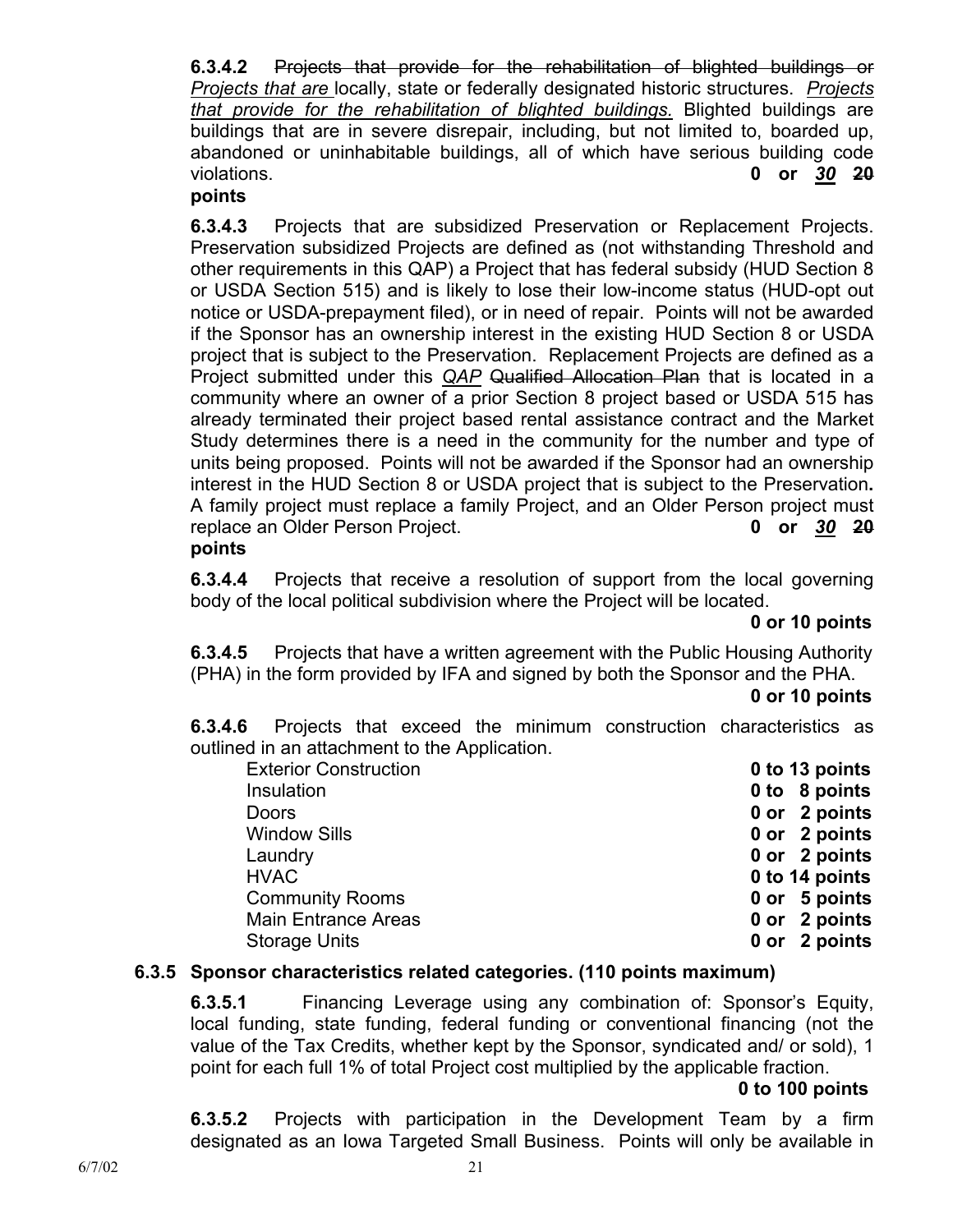this category for the following Development Team members: general partner, consultant, tax accountant, engineer, architect, general contractor, management company and tax attorney. Joint ventures, subcontracts, or joint fee arrangements cannot be used to score points in this category. **0 or 10 points** 

# **SECTION 7. NOTICE OF THE TAX CREDIT AWARD.**

**7.1 Written Notice of Tax Credit Awards.** Once IFA has reserved Tax Credits, a written notice of Tax Credit Reservation shall be faxed and mailed to all approved Sponsors. The effective date of the award will coincide with the date of the written notice. The unsuccessful Sponsors shall be notified by fax and by mail that IFA did not select their Projects*, including* and provide an explanation as to why IFA did not select the Sponsor's Project.

**7.2 Waiting List.** The Board may establish a waiting list for unsuccessful Projects. The Board in its discretion may adjust the order on the waiting list for any reason, including but not limited to the result of an appeal. A Sponsor placed on the waiting list shall be required to reapply for Tax Credits if the Sponsor seeks funding from the next round of Tax Credit awards. Placement on the waiting list does not imply either directly or indirectly that the Board will forward fund the Sponsor's Project. The waiting list may be established based on financial feasibility, relative scoring, developer concentration, geographic distribution, or any of the other criteria described in the QAP. If Tax Credits become available, the Application will be reviewed to ensure that the Sponsor continues to satisfy all of the requirements of the QAP. If the Sponsor is in compliance with the QAP, the Board, at its next regular meeting, may make a Tax Credit Reservation award.

**SECTION 8. POST RESERVATION REQUIREMENTS.** Once a Tax Credit Reservation has been awarded, the following additional requirements will apply. Failure to comply with any provision of this Section may result in the revocation of the Tax Credit Reservation or the issuance of Form 8823.

**8.1 Construction.** Construction must begin on a Project within 18 months from reservation date.

**8.1.1** IFA may periodically request a status report on the Project's construction timeline

**8.2. Amendments to the Application After Award.** A Sponsor may amend, with IFA's consent, its Application after an award of Tax Credits is made solely for the purpose of showing changes as described in this Section. This Section does not apply to Tax Credits awarded to a Tax Exempt Project qualifying pursuant to Section 3 of this QAP.

**8.2.1** Sources and uses of funds that do not change the amount of Tax Credits awarded.

**8.2.2** A minor change in the nature of the Project or changes in partnership members, shareholders, or limited liability members.

**8.2.3** Changes to the equity investors, syndicator or equity partner.

**8.2.4** Site changes that are equal to or exceed the site characteristics of the site first described in the Application. A site change will be permitted only if in IFA's sole discretion the substituted site does not reduce the number of points awarded during the evaluation process and it is within the same political subdivision or a part thereof.

**8.3 Material Changes.** If, upon the submission of the Carryover Application or the Form 8609 Application, or at any other time, it is determined that the Project is not substantially the same as the Project described in the Application, the Project will not receive an allocation of Tax Credit Reservation, or the amount of the Tax Credit will be adjusted or an IRS form 8823 will be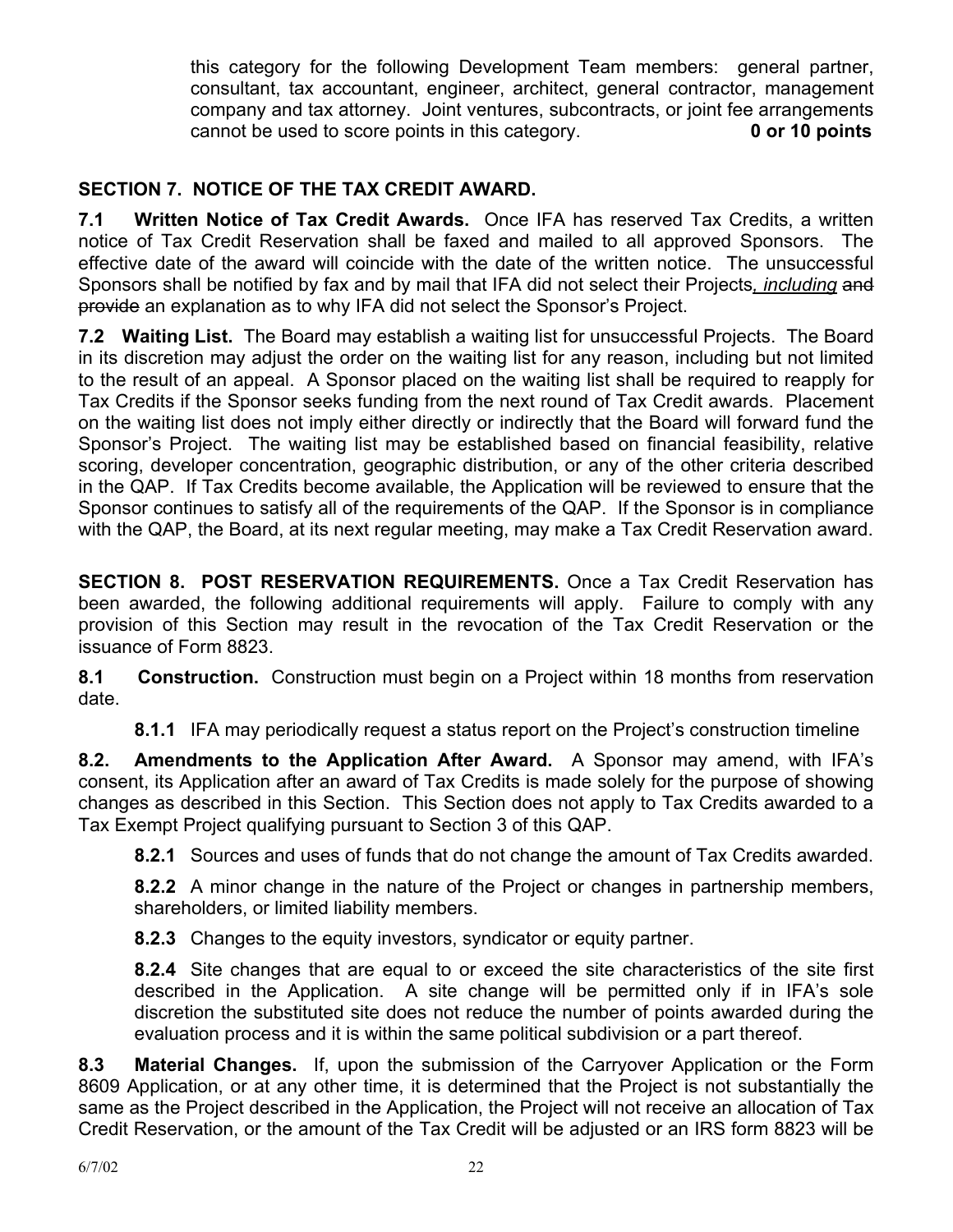issued. It is expected that the Projects will be the same as were originally scored under this QAP.

**8.3.1** Generally, changes in the total number of Tax Credit units, number of bedrooms per unit mix, special needs targeting, and tenant mix (low-income/market rate), are deemed to be material, and are not permitted.

**8.3.2** Changes in the number of buildings and units contained in each building will be allowed if changes are required by local regulatory codes and the Sponsor has obtained written approval from IFA to make the changes.

**8.3.3** Failure to notify IFA of a material change will result in the revocation of the Tax Credit Reservation or the issuance of Form 8823.

**8.4 Transfers.** Reservation and Carryover Allocations are not transferable. Form 8609 allocations will be issued only in the name of the entity named in the initial Application. Transfers subsequent to the issuance of the Form 8609 allocation are subject to provisions of Section 42(j)(6) of the Code.

**8.5 Return of Tax Credit.** Allocations of Tax Credit may only be returned in accordance with applicable U.S. Treasury Regulations on a date agreed upon by IFA and the Sponsor(s).

**8.6 Carryover Agreement.** All Sponsors requesting a Carryover Allocation must submit all items described in IFA's current Carryover Application Package.

**8.7 Form 8609.** All Sponsors requesting an IRS Form 8609 allocation must submit all items described in IFA's current Form 8609 request package.

**8.8 Change in General Partner, Majority Shareholder or Managing Member.** In the event there is a proposed change in a general partner, majority shareholder of a corporation or majority membership of a limited liability company after an allocation of Tax Credits has been made, IFA shall be notified by the partnership, corporation or limited liability company to obtain approval prior to the effective date of such change. The new general partner or new majority shareholder shall agree to meet the requirements described in the QAP before IFA shall consent to the change. If the requirements outlined in the QAP are not met, the request for transfer may not be approved. If IFA is not notified of a change in the general partner, IFA may issue a Form 8823.

**SECTION 9. APPEALS.** A Sponsor whose Application has been timely filed may appeal IFA's award of Tax Credits by filing a written notice of appeal within seven days of the award before the Iowa Finance Authority, 100 East Grand Avenue, Suite 250, Des Moines, Iowa 50309. Filing a notice of appeal shall not stay the Tax Credit reservation awards made by IFA. The notice of appeal must actually be received at this address within the time frame specified to be considered timely. The notice of appeal shall state the grounds upon which the Sponsor challenges IFA's award. In order to prevent the award of credits by IFA, an aggrieved party must request a stay of IFA's decision in conformance with rule 265 IAC 7.29(17A) within fourteen days of the date of the award.

**9.1 Procedures for Sponsor Appeal.** Any appeal of Tax Credit awards shall be heard by the Executive Director of IFA. The Executive Director shall grant the appellant reasonable opportunity to gather information and inquire as to why Tax Credits were not awarded. The Executive Director shall allow the appellant and IFA staff to make a presentation bringing forth all the relevant facts supporting their respective position. Such presentation shall be held no later than thirty days after the filing of an appeal, except where the party requests a stay under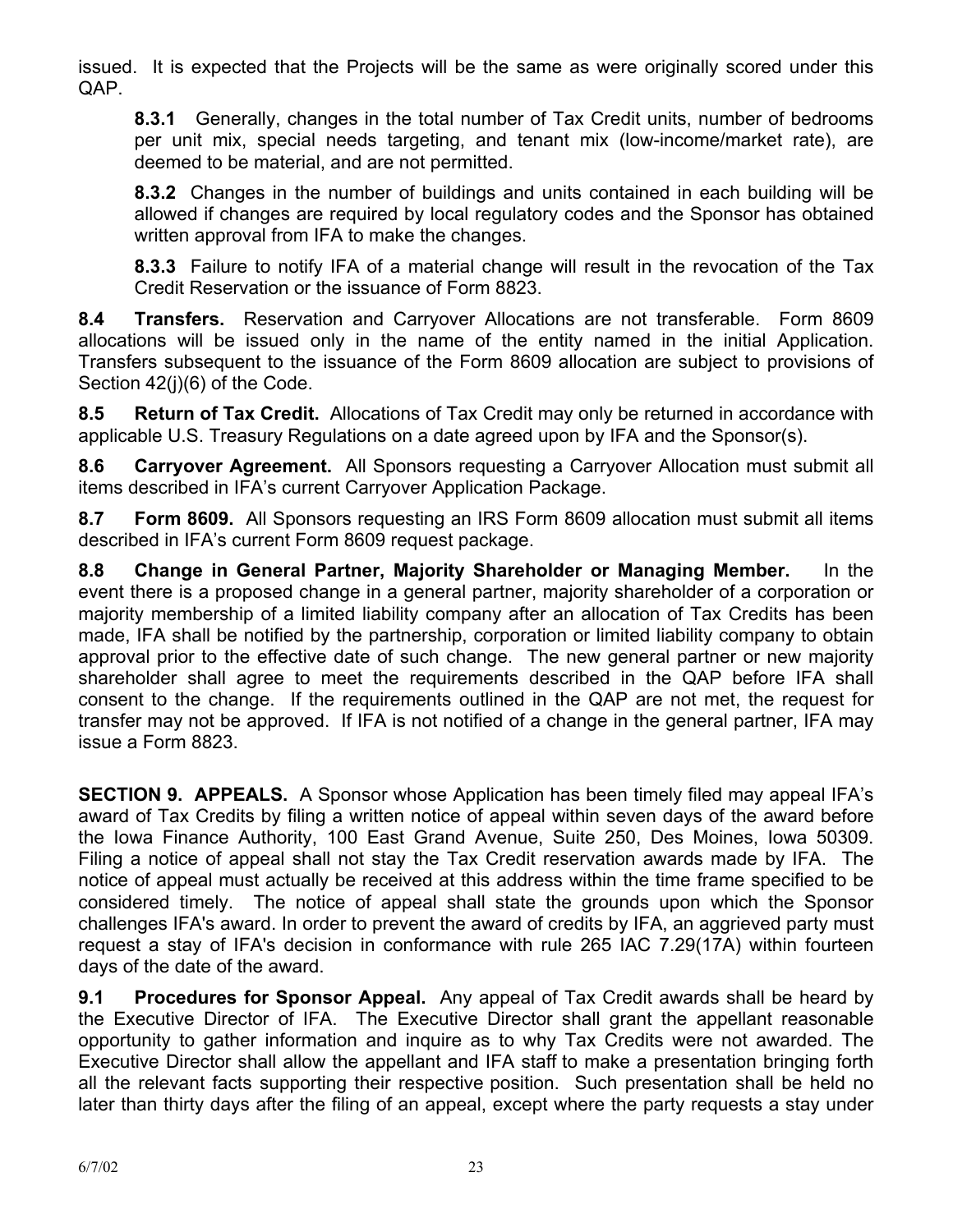265 IAC 7.29 (17A), in which case the presentation shall be held after the hearing requesting a stay.

**9.2 Decision.** Within seven days of the presentation, the Executive Director shall issue a written decision which clearly states why the appellant should have been awarded Tax Credits or why the decision to not award Tax Credits was appropriate. Such decision shall be delivered to the appellant and the Board.

**9.3 Remedies.** If the Executive Director determines that the appellant should have been awarded Tax Credits, the Executive Director shall include in the written decision a recommendation that the Board place the Project on a waiting list for unreserved or returned credits.

**9.4 Final Agency Action.** After receiving a written decision from the Executive Director, the Board must either approve or decline to approve the Executive Director's recommendation no later than the next regularly scheduled Board meeting. Such action by the Board shall be the final decision of the agency.

**9.5 Judicial Review.** Judicial review of IFA's final decisions may be sought in accordance with Iowa Code Section 17A.19.

**SECTION 10. COMPLIANCE.** IFA is required to establish procedures for monitoring compliance with the provisions of IRC Section 42 and for notifying the Internal Revenue Service of any noncompliance. Each Sponsor is required to comply with the requirements described in this Section, the Treasury Regulations governing Section 42, and the compliance manual adopted by IFA pursuant to 265 IAC 12.3.

**10.1 Record Keeping.** For each year in the Compliance Period, the Sponsor or its successor in interest shall keep records for each qualified low-income building in the Project consistent with the Treasury Regulations governing Section 42. The Sponsor or its successor in interest shall retain these records for each building in the Project for at least six years after the due date (with extensions) for filing the federal income tax return for that year. The records for the initial taxable year must be retained for at least six years after the due date for filing the federal income tax return for the last year of the Compliance Period of the building.

**10.2 Certifications.** The Sponsor shall make all necessary certifications required by IFA for the preceding 12-month period as described in the Treasury Regulations governing Section 42.

**10.3 Review and Inspections.** IFA shall review the certifications submitted in conformance with the Treasury Regulations governing Section 42 effective on the effective date of this QAP. IFA shall have the right to inspect the Projects in conformance with the standards set forth in the Treasury Regulations governing Section 42. IFA will provide 48 hours' advance notice to the Sponsor to inspect any individual units in a Project. Otherwise, advance notice to the Sponsor is not necessary for purposes of the inspection provisions set forth in the Treasury Regulations governing Section 42. The owner certifications and reviews of compliance reports shall be made annually, the physical inspections and tenants files once every 3 years covering the 15 year Compliance Period under IRC Section 42(i)(1). If the Sponsor agreed to an extended Compliance Period, the reviews, audits and inspections shall continue through the length of the Compliance Period. IFA may require that certifications, reviews and inspections be made more frequently, provided that all months within each 12-month period are subject to certification.

**10.4 Notice of Noncompliance.** IFA will provide prompt written certified notice to the Sponsor of a Project if found to be out of compliance. The notice will describe the events of noncompliance and advise the Sponsor of the Tax Credit Project of the time period to correct the events of noncompliance.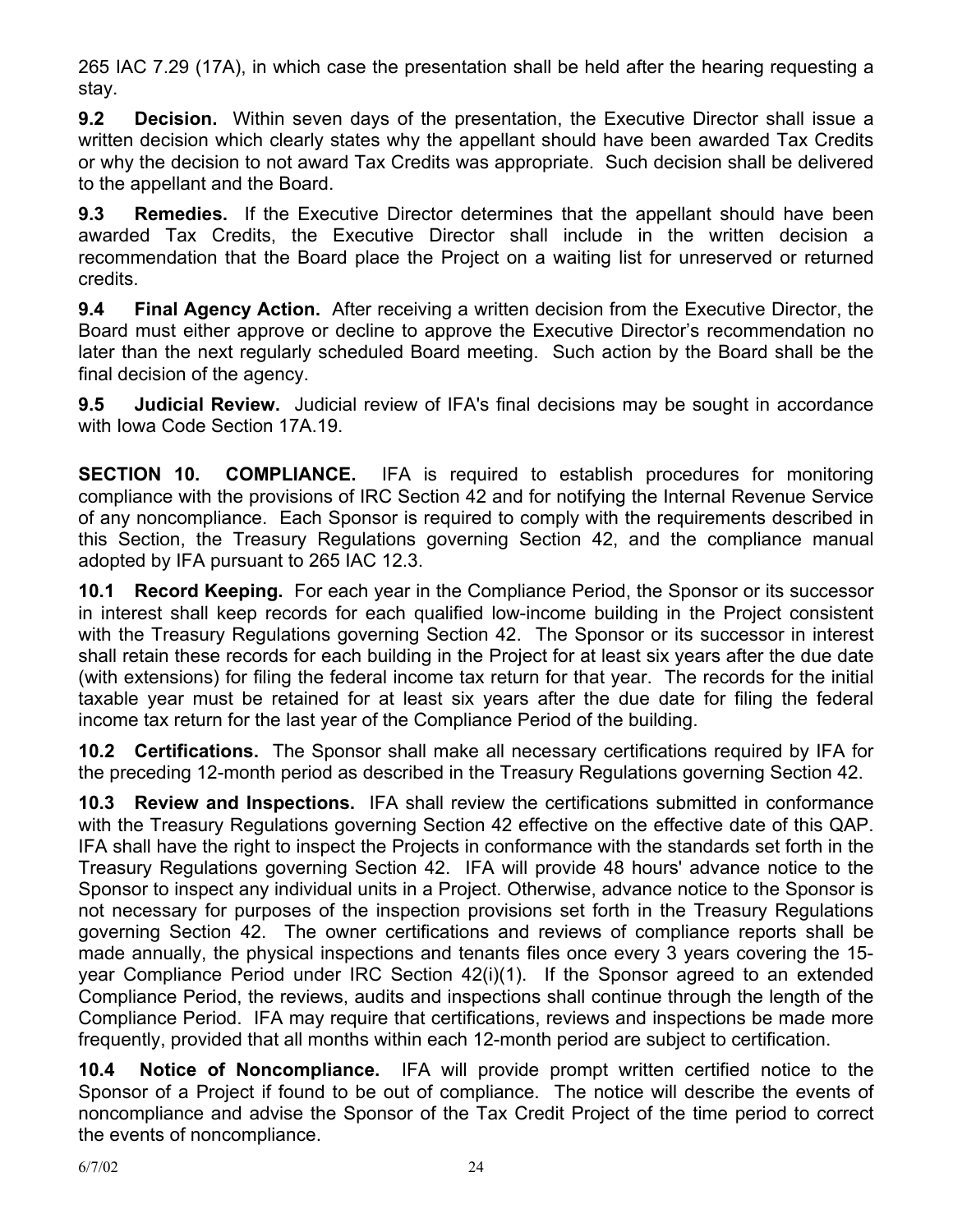**10.5 Correction period**. The correction period shall not exceed 90 days from the date the notice of noncompliance is sent to the Sponsor. IFA may extend the correction period for up to six months, but only if IFA determines there is good cause for granting the extension. During the 90 day time period, or an extension thereof, the Sponsor must supply any missing certifications and bring the Project into compliance with the provisions of IRC Section 42.

**10.6 Notice to Internal Revenue Service.** IFA will send a written notice to the Internal Revenue Service along with Form 8823 in the event of a finding of noncompliance by a Sponsor. Copies of Form 8823 and the Internal Revenue Service notice will be forwarded to the Sponsor.

**10.7 IFA Retention of Records.** IFA shall retain records of noncompliance or failure to certify for six years beyond IFA's filing of the respective IRS Form 8823. In all other cases, IFA will retain the certifications and records described in the QAP for a period of three years from the end of the calendar year in which IFA receives the certification and records.

**10.8 Delegation of Monitoring.** IFA may retain an agent or other private contractor (the "authorized delegate") to perform compliance monitoring. The authorized delegate must be unrelated to the Sponsor of any building that the authorized delegate monitors.

**10.9 Liability.** Compliance with the requirements of IRC Section 42 is the responsibility of the Sponsor of the building for which the Tax Credit is allowable. IFA's obligation to monitor for compliance with the requirements of IRC Section 42 shall not make IFA liable for a Sponsor's noncompliance.

**10.10 Effective Date.** These procedures for monitoring for noncompliance became effective on January 1, 1992, were amended on February 3, 1993, and apply to buildings placed in service for which a Low-Income Housing Tax Credit is, or has been, allowable at any time. Notwithstanding the effective date, if IFA becomes aware of noncompliance that occurred prior to January 1, 1992, it is required to notify the Internal Revenue Service of that noncompliance.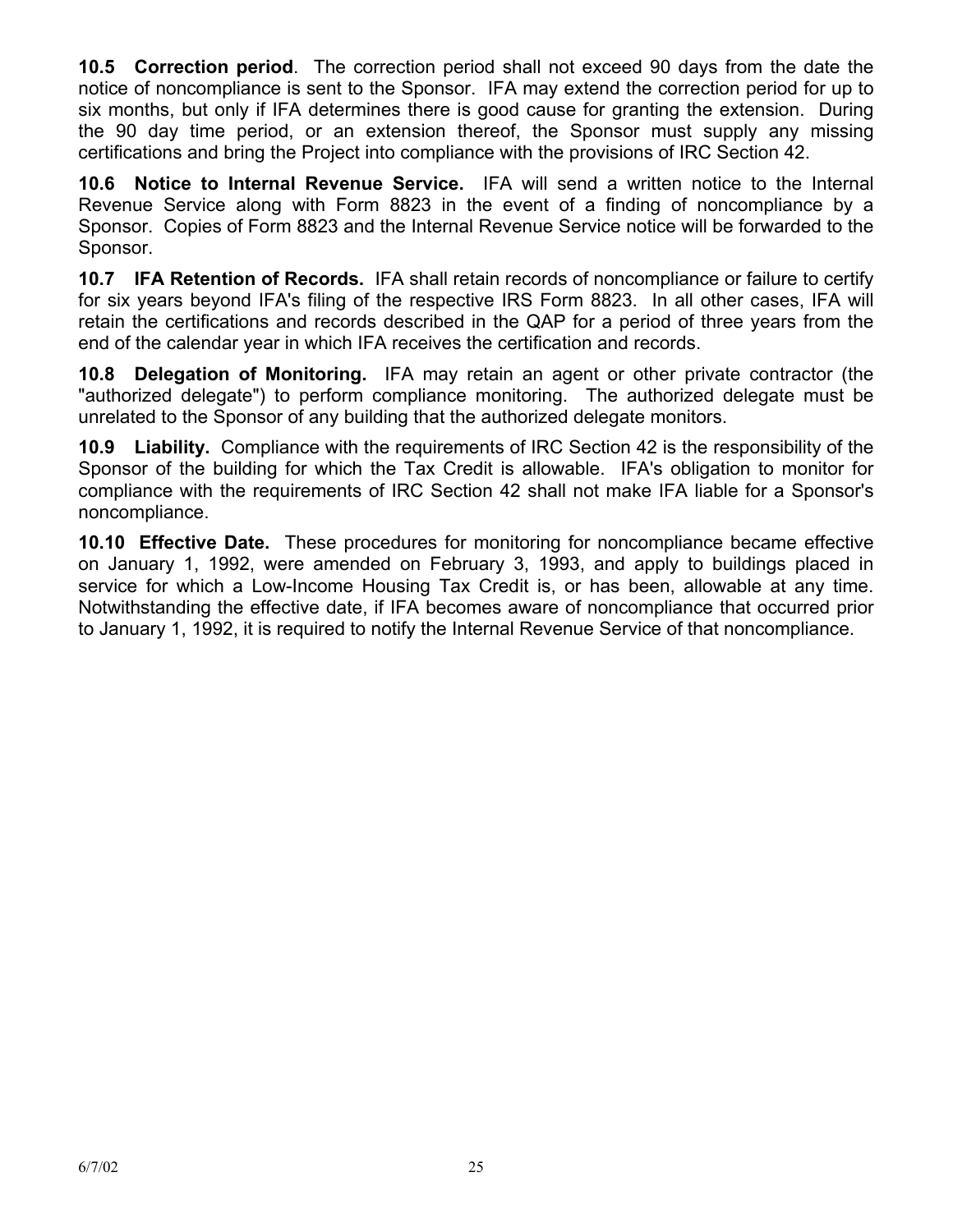The following capitalized terms shall have the meanings set forth herein unless context clearly requires a different meaning.

**1. Affiliate** means a corporation, partnership, joint venture, limited liability company, trust, estate, association, cooperative or other organization or entity of any nature whatsoever that directly, or indirectly through one or more intermediaries, Controls, is Controlled by, or is under common Control with any other person, and specifically shall include parents or subsidiaries.

**2. Applicable Fraction** means the fraction used to determine the Qualified Basis of the qualified low-income building, which is the smaller of the unit fraction or the floor space fraction, as defined more fully in IRC Section 42(c)(1).

**3. Applicable Percentage** means the percentage multiplied by the Sponsor's Qualified Basis to determine the annual Tax Credit available to the Sponsor for each year of the Tax Credit Period and as more fully described in IRC Section 42(b).

**4. Application or Application Package** means those forms and instructions prepared by IFA to make a determination to allocate Tax Credits. Sponsors are required by IFA to use the forms contained in the Application Package. The Application must include all information required by the QAP and as may be subsequently required by IFA.

**5.** Assisted Living means housing with services as certified or approved by the Department of Elder Affairs.

**6. Area Median Gross Income (AMGI)** means the most current tenant income requirements published by HUD pursuant to the qualified Low-Income Housing Project requirements of IRC Section 42(g).

**7. Board** means the Board of Directors of IFA.

**8. Brownfield Site** means an abandoned, idled, or underutilized industrial or commercial site where expansion or redevelopment is complicated by real or perceived environmental contamination. A Brownfield site includes property contiguous with the property on which the individual or commercial facility is or was located. A Brownfield site shall not include property which has been placed or is proposed to be included on the national priorities list established pursuant to the federal Comprehensive Environmental Response, Compensation, and Liability Act, 42 U.S.C.} 9601 et seq. Completed EPA Phase 1 documentation is required to qualify as a Brownfield site for purposes of the QAP.

**9. Builder General Requirements** (job overhead) means items, which will vary due to Project type, location and site conditions. This category generally includes but is not limited to supervision, job site engineering, job office expenses including clerical wages, whether on-site or offsite, if for the Project, temporary buildings, tool sheds, shops and toilets, temporary heat, water, light and power for construction, temporary walkways, fences, roads, siding and docking facilities, sidewalk and street rental, construction equipment rental not in individual trade item costs, clean-up and disposal of construction debris, medical and first aid supplies and temporary facilities, watchman's wages, security cost and theft and vandalism insurance signage or other barriers.

**10. Builder Overhead** means the cost of continuing operations of a building construction firm.

**11. Builder Profit** means the return anticipated for providing building construction services under competitive conditions taking into consideration on-site construction time, work performed by the builder, number of subcontractors and extent of subcontract work and risk and responsibility.

**12. Carryover Agreement and Allocation and Sponsor's election statement** means an allocation of current year Tax Credit Reservations by IFA pursuant to IRC Section 42(h)(1)(E) and Treasury Regulations, § 1.42-6 and the Carryover Agreement and Carryover Application filed by a Sponsor.

**13. Code or IRC** means the Internal Revenue Code of 1986 as amended together with any applicable regulations, rules, rulings, revenue procedures, information statements or other official pronouncements issued thereunder by the United States Department of the Treasury or the Internal Revenue Service relating to the Low-Income Housing Tax Credit Program authorized by IRC Section 42 to and including October 10, 2001. These documents are incorporated in the QAP by reference and pursuant to 265 IAC §§ 17.4(2) and 17.12(2). A copy of the Internal Revenue Code and Treasury regulations and related information relating to this program are found in the state law library and are available for review by the public.

**14. Compliance Period**, as defined in IRC Section 42(i)(1) as amended to January 1, 1986, means, with respect to any building, the period of 15 consecutive taxable years beginning with the first taxable year of the Tax Credit Period unless extended by the Sponsor to a longer period of time.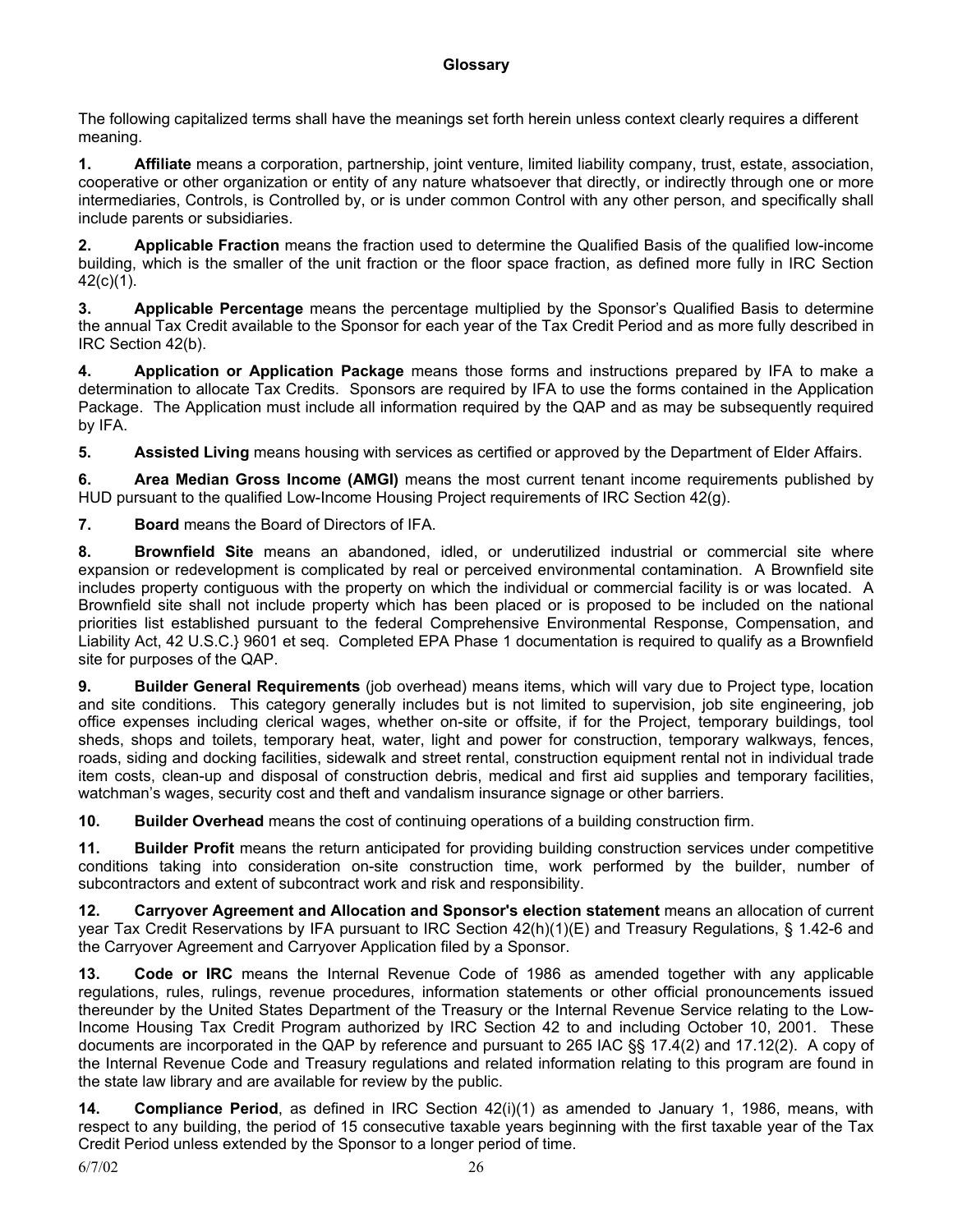**15. Computer Learning Center** means an area and/or room designated within the project containing 1 or more computer(s) and related hardware (i.e. printer, modem for internet access) that is part of an organized program that provides computer related opportunities and training that has as it focus at least one of the following areas: job skills training to enhance employment opportunities, introduction to/familiarization with computers, basic adult education, literacy, GED, Economic Development (micro enterprises, small businesses, telecommuting), youth education, senior services, or continuing education. To qualify as a Computer Learning Center the Sponsor must provide the following minimum information: a) Description of the center's purpose and its intended customers/clients; b) Focus and objective of center; c) Time Line; d) Retrofitting or construction required; e) Equipment (hardware, software); f) Staffing of Center; g) Third Party/Voluntary Organizations participation and funding for initial set up and ongoing maintenance and operational costs; h) Training Program and Classes and i) Budget showing how center will be set up and maintained.

**16. Consultant fee** means a fee paid to a housing consultant. No entity having an identity of interest with the Sponsor may earn a fee for providing services that would otherwise be provided on a fee basis by a housing consultant. Consultant efforts must be directed exclusively towards serving the specific Project being proposed.

**17. Control** (including the terms Controlling, Controlled by, under common Control with, or some variation or combination of all three) means the possession, directly or indirectly, of the power to direct or cause the direction of the management and policies of any Person or Affiliate thereof, whether through the ownership of voting securities, by contract or otherwise, including specifically ownership of more than 50 percent of the general partner interest in a limited partnership, or designation as a managing general partner or the managing member of a limited liability company.

**18. Day Care** means a Department of Human Services licensed Day Care.

**19. Debt Service Coverage Ratio** means the ratio of a property's net operating income (rental income less operating expenses and reserve payments) to foreclosable, currently amortizing debt service obligations.

**20. Difficult Development Area** means any area that is so designated by the Secretary of HUD as an area which has high construction, land, and utility costs relative to area median family income.

**21. Eligible Basis** means, with respect to a building within a Project, the building's Eligible Basis at the close of the first taxable year of the Tax Credit Period and as further defined in IRC Section 42(d).

**21.1** Eligible Basis shall not include garages or storage units or other amenities where the Sponsor is charging tenants for the use of the garage or storage unit or other amenities, except when the garage or storage units or other amenities are part of normal rent for all of the units in the Project.

**21.2** If a grant is made with respect to any building or its operation during any taxable year of the Compliance Period and any portions of such grant is funded with federal funds, the Eligible Basis of the building for that taxable year and all succeeding taxable years must be reduced by the portion of the grant.

**22. Eligible Basis for Rehabilitation Project** includes the definition of Eligible Basis with the adjustments described in this Section. No Tax Credit is available for acquisition of an existing building unless:

**22.1** The building is acquired by purchase;

**22.2** Subject to limited exceptions, at least ten years has elapsed since the building was last placed in service or if more recent the date of certain improvements costing at least 25% of the Sponsor's adjusted basis in the building;

**22.3** The building was not previously placed in service by a related person to the current Sponsor. For the purposes of this paragraph "related person" shall have the same meaning as Section  $42(d)(2)(D)(iii)$ ; and

**22.4** The used building is rehabilitated in a manner, which is eligible for Tax Credit.

**23. Enterprise Community** is as defined by HUD.

**24. Enterprise Zone** is as defined by IDED.

**25. Equity Gap** means the difference between the Total Project Costs less permanent financing, and less sources of funds, (grants or other moneys as described in the Application). All financing commitments for a Project may be contingent upon receipt of a Tax Credit Reservation.

**26. Evaluator** means members of IFA Staff*,* temporary staff hired to evaluate the Tax Credit Applications, or staff from other state agencies, including but not limited to the Department of Human Services, Department of Elder Affairs and IDED.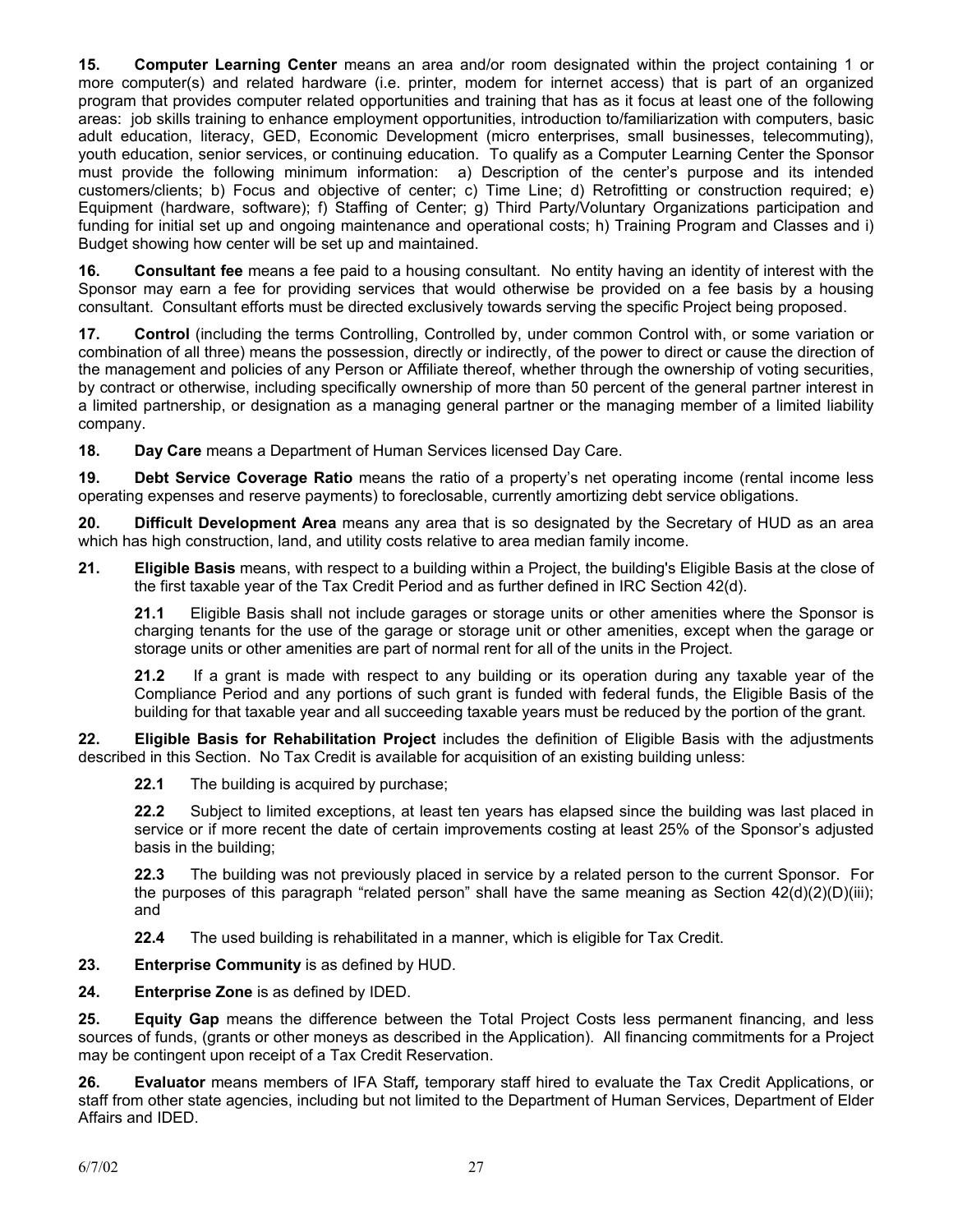**27. Forward Funding** shall have the same meaning as described in IRC Section 42(b)(2)(A)(ii)(I) and 42(h)(1)(C).

**28. Frail Older Person** means an Older Person requiring assistance with three or more activities of daily living. Also see Tenants with Special Housing Needs in this Glossary.

**29. Governmental Entity or Political Subdivision** means federal or state agencies, departments, boards, bureaus, commissions, authorities, and political subdivisions, special districts and other similar entities, their employees, board members or agents.

- **30. Housing Projects for Older Persons** shall have the same meaning as described in 42 U.S.C. Section 3607(b)(2).
- **31. Hard Construction Costs** mean the following items: Site improvements or work, New construction, Accessory buildings, Garages, General Requirements, Trade Items (Building materials), Construction contingency, Builder's overhead, Builder's Profit, Bond Premium, Other Fees, Architect's and Engineering Fees—Design, Architect's and Engineering Fees—Supervisory, Rehabilitation.
- **32. Housing Credit Agency** means IFA. Pursuant to Iowa Code Section 16.52, IFA is charged with the responsibility of allocating Tax Credits pursuant to IRC Section 42(h)(8)(A) and pursuant to Iowa Code Section 16.52.
- **33. HUD** means the United States Department of Housing and Urban Development, or its successor.
- **34.** *IDED or* **DED** means the Iowa Department of Economic Development.
- **35. Identity of Interest** means a financial, familial or business relationship that permits less than an arm's length transactions. No matter how many transactions are made subsequently between persons, corporations, or trusts Controlled by the Sponsor/developer, these subsequent transactions shall not be considered "arm's-length". Identity of interest includes but is not limited to the following: the existence of a reimbursement program or exchange of funds; common financial interests; common officers, directors or stockholders; family relationships among the officers, directors or stockholders; the entity is Controlled by the same group of corporations; a partnership and each of its partners; a limited liability company and each of its members; or an S Corporation and each of its of its shareholders.
- **36. In-fill Lot** means land that has been platted and subdivided, must have been previously improved and may not have been taxed as agricultural land after the year 1970.
- **37. IRS** means the Internal Revenue Service, or its successor.
- **38. Joint Review Team** means representatives of IFA and the IDED that are appointed by each agency to review Projects that have requested funding by IFA's Tax Credit Program and HOME funds. Staff for each agency will make recommendations regarding Tax Credit awards and HOME awards to their respective decision makers. A decision by one agency to fund a Project does not bind the other agency to fund a Project. The failure to provide funds is a financial feasibility issue that could ultimately disqualify the Project from consideration.
- **39. Land Use Restrictive Covenants** means an agreement between IFA and the Sponsor and all of its successors in interest where the parties agree that the Project will be an affordable housing Project for the length of the Compliance Period elected by the Sponsor and upon which the award of Tax Credits was in part, based. The Land Use Restrictive Covenants will contain restrictive covenants that must encumber the land where the Project is located for the life of the agreement. The Land Use Restrictive Covenants must conform to the requirements of IRC Section 42(h), Iowa Code Section 16.52 and the QAP.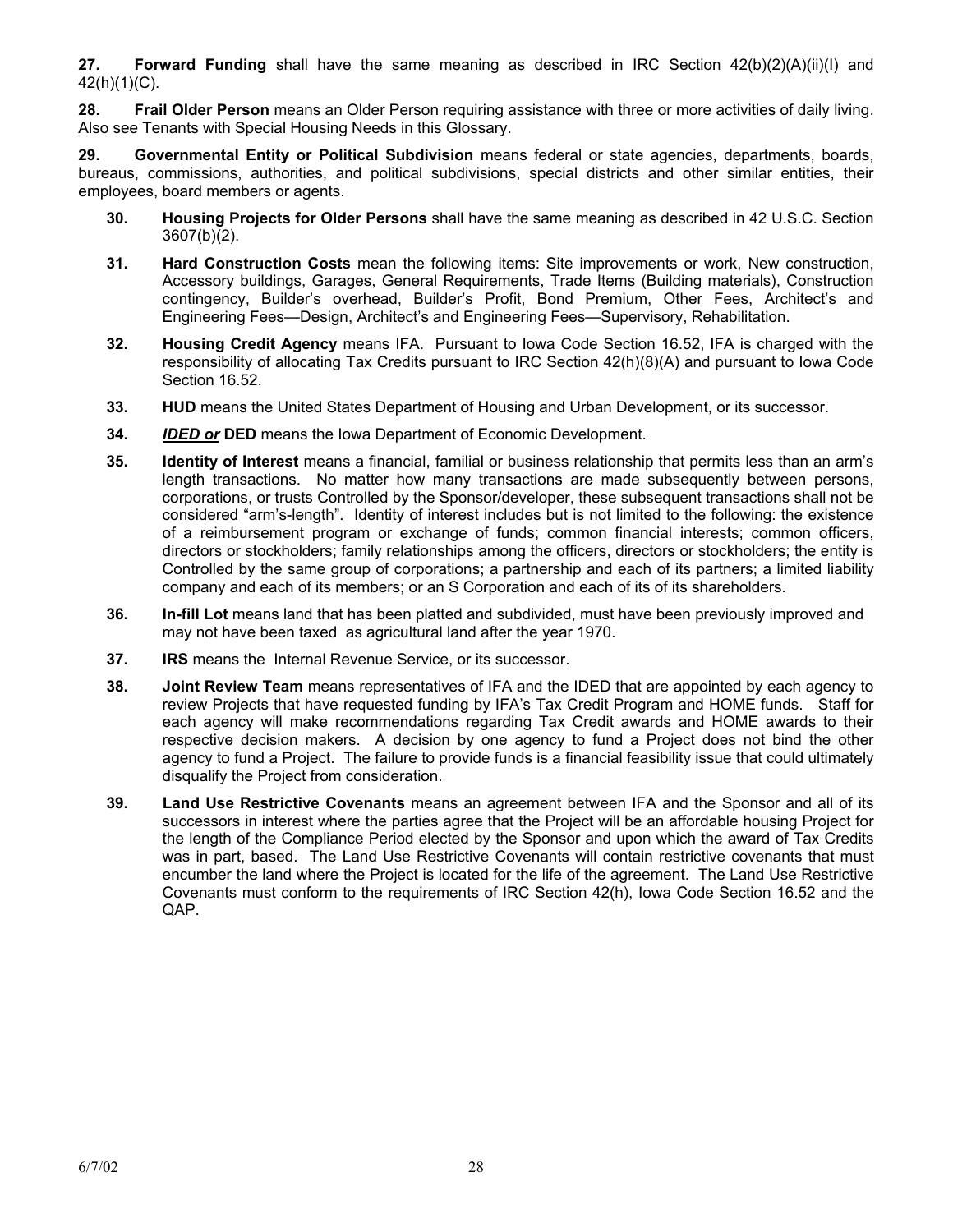- **40. Local Contributing Effort** means contributions by local governmental units or by local or regional agencies, public or private. Contributions may include but are not limited to: land, building(s), infrastructure, cash, TIF proceeds, local HOME grants or loans, tax abatement, value received from Enterprise Zone site remediation (Brownfield), private contributions, loans at substantially below market interest rates or with favorable features such as delayed principal and interest, utility costs reductions, employer assisted housing programs (EAH), rent or operating deficit guarantees, the value of a charitable property tax exemption for nonprofits, a below market rate loan or grant from the Federal Home Loan Bank through a member bank, infrastructure improvements, an equity contribution by a Sponsor from the Project location (Notwithstanding the definition of private agency included in 265 IAC Rule 1.9, a deferred development fee contributed by a Sponsor from the location where a Project will be built does not qualify as a local contributing effort.), an equity contribution by a tax-exempt Sponsor from the Project location, the value of an in-kind contribution by a tax-exempt organization, tax-exempt bond financing from a local political subdivision and property acquired at below appraised value from a local political subdivision. Examples that do not qualify as Local Contributing Effort include but are not limited to: a HOME loan from the IDED or Tax-exempt bonds issued through IFA.
- **41. Low-Income Unit** means any residential rental unit if such unit is rent-restricted and the occupant's income meets the limitations applicable as required for a qualified low-income housing Project.
- **42. Main Street Program** means an IDED designated area.
- **43. Metropolitan Statistical Area (MSA)** means a central city containing at least 50,000 people with a total metropolitan population of at least 100,000 as defined by the U.S. Bureau. The MSA list for Iowa is attached to the Application.

**44. New Iowa Model Community** means the Iowa communities of Fort Dodge, Marshalltown and Mason City.

*44.* **45. Non-MSA County** means all counties not listed as a MSA.

*45.* **46. Older Persons** means a person 55 years of age or older, in accordance with State law. *For purposes of this QAP, Older Persons also includes Persons with Disabilities, regardless of the age of such persons.*

*46.* **47. Person** shall have the same meaning as contained in Iowa Code Chapter 4.

*47.* **48. Person with Disability** means a person with a disability is a household composed of one or more persons, at least one of whom meets the following criteria: 1) Is at least 18 in years of age or older; and, has a physical, mental or emotional impairment which: is expected to be of long-continued and indefinite duration, substantially impedes the person's ability to live independently, and is of a nature that such ability could be improved by more suitable housing conditions; OR 2) Has a developmental disability, defined as a severe chronic disability which: is attributable to a mental or physical impairment or combination of mental and physical impairments, is manifested before the person attains age twenty-two, is likely to continue indefinitely, results in substantial functional limitation in three or more of the following areas of major life activity: self-care, receptive and expressive language, learning, mobility, self-direction, capacity for independent living, and economic self-sufficiency; *and which* reflects the person's need for a combination and sequence of special, interdisciplinary, or generic care, treatment, or other services which are of lifelong, or extended duration and are individually planned and coordinated.

*48.* **49. Project** means a low-income rental housing property the Sponsor of which represents that it is or will be a qualified low-income housing Project within the meaning of IRC Section 42(g). With regard to this definition, the Project is that property which is the basis for the Application.

*49.* **50. Property** means the real estate and all improvements thereon which are the subject of the Application, including all items of personal property affixed or related thereto, whether currently existing or proposed to be built thereon in connection with the Application.

*50.* **51. Qualified Allocation Plan (QAP)** means an allocation plan to select and award Tax Credits to qualified recipients. The requirements of the QAP apply to any tax-exempt bond financed Project. Tax-exempt bond financed Projects must pay particular attention to the Sections of the QAP relating to these Projects.

*51.* **52. Qualified Basis** means, with respect to a building within a Project, the building's Eligible Basis multiplied by the Applicable Fraction, within the meaning of IRC Section 42(c)(1).

*52.* **53. Qualified Census Tract** means any census tract which is so designated by the Secretary of HUD and, for the most recent year for which census data are available on household income in such tract, either in which 50 percent or more of the households have an income which is less than 60 percent of the adjusted gross median income for such year or which has a poverty rate of at least 25 percent.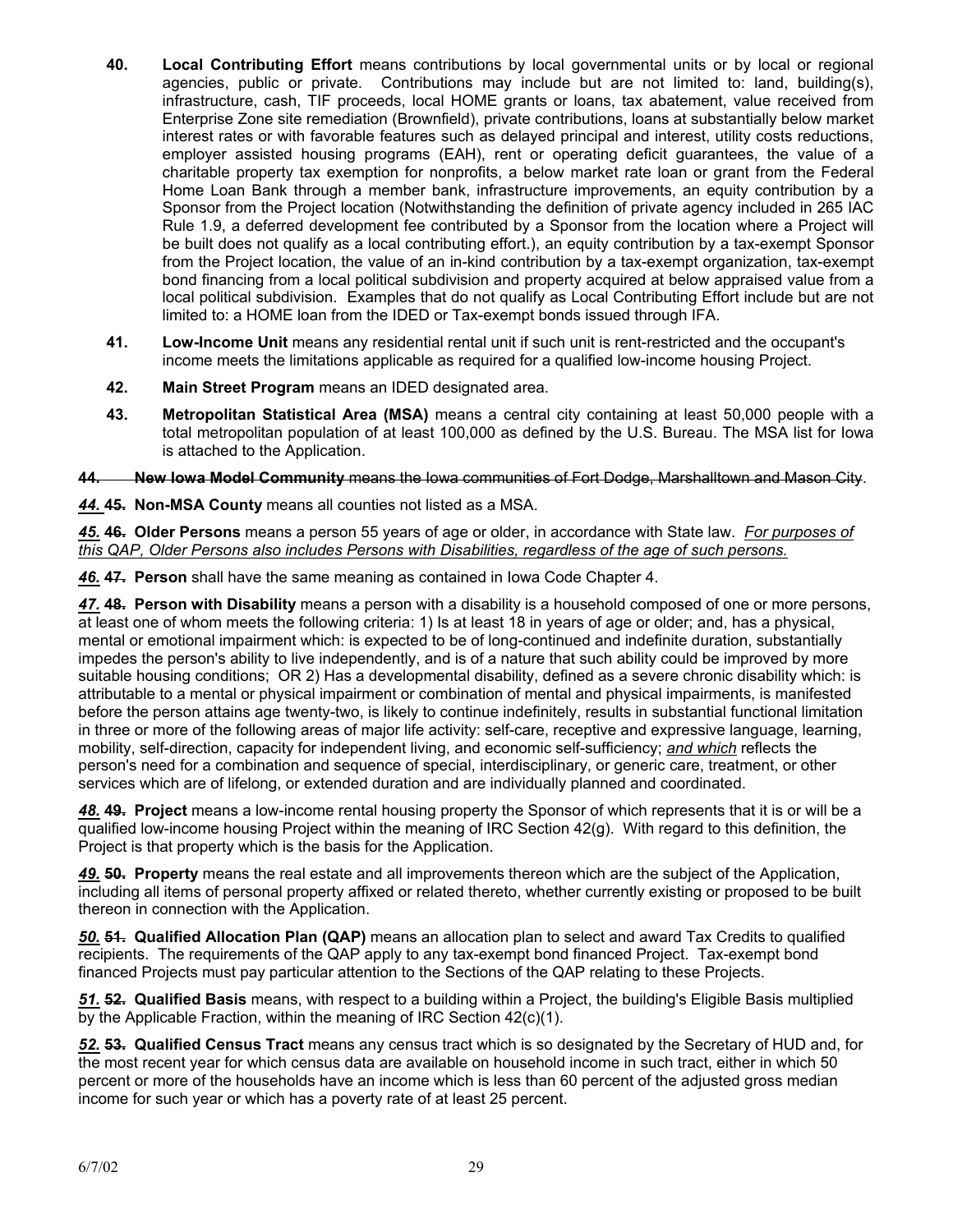*53.* **54. Qualified Nonprofit Organization or Nonprofit** means an organization that is described in IRC Section 501(c)(3) or (4), that is exempt from federal income taxation under IRC Section 501(a), that is not affiliated with or Controlled by a for-profit organization, and includes as one of its exempt purposes the fostering of low-income housing within the meaning of IRC Section 42(h)(5)(C) and is allowed by law or otherwise to hold and develop property.

*54.* **55. Qualified Nonprofit Project** means a Project in which a qualified Nonprofit organization has Control (directly or through a partnership or wholly owned subsidiary as defined in IRC Section 42(h)(5)(D)(ii)) and materially participates (within the meaning of IRC Section 469(h)) in its development and operation throughout the Compliance Period.

*55.* **56. Qualified Residential Rental Property** shall have the same meaning as defined in IRC Section 103.

*56.* **57. Real Estate Owned (REO) Projects** means any existing residential development that is owned or that is being sold by an insured depository institution in default, or by a receiver or conservator of such an institution, or is a property owned by HUD, Federal National Mortgage Association (Fannie Mae), Federal Home Loan Mortgage Corporation (Freddie Mac), a federally chartered bank, a savings bank, a savings and loan association, the Federal Home Loan Bank (FHLB), a federally approved mortgage company or any other federal agency.

*57.* **58. Recovered Tax Credits** means either Tax Credits previously awarded to a Project or Projects that cannot use all the Tax Credits the Project was awarded or Tax Credits from Projects that cannot be placed in service by the Sponsor.

*58.* **59. Rehabilitation Expenditure** means depreciable expenditures, which are for property or improvements that are chargeable to the capital account and which are incurred in connection with the rehabilitation of a building. Rehabilitation Expenditures are not eligible for Tax Credits unless the expenditures are allocable to or substantially benefit one or more Low-Income Units and the amount of such expenditures during any twenty-four month period selected by the Sponsor is at least the greater of 10 percent of the Sponsor's adjusted basis of the building at the start of the twenty-four month period, or \$3,000 per unit. See also, IRC Section 42(e)(2).

*59.* **60. Section 1113(3)(A) Elementary School** means an Elementary School in which 75% of children are from low-income families. An attachment to the Application provides the current list of Elementary Schools that meet the Section 1113(3)(A) requirements.

*60.* **61. Self-Supported Municipal Improvement District** means a district which has been created and the property therein taxed in accordance with Iowa Code Section 386.

*61.* **62. Single Family** means a single-family residence whether detached or vertically attached, including a townhome, duplex, triplex or fourplex.

#### *62.* **63. Sponsor**

*62.1* **63.1** Sponsor means any Person and any Affiliate of such Person:

*62.1.1* **63.1.1** Submitting an Application to IFA requesting a Tax Credit Reservation pursuant to this QAP.

*62.1.2* **63.1.2** Who receives a Tax Credit Reservation, Carryover Agreement or 8609 Tax Credit Allocation.

*62.1.3* **63.1.3** Who is the successor in interest to the Sponsor who owns or intends to own and develop a Project or expects to acquire Control of a Project consistent with Control documents provided by the Sponsor to IFA as part of the Application.

*62.2* **63.2**The Sponsor is acting as agent for the eventual owner or taxpayer benefiting from an award of a Tax Credit Reservation.

*62.3* **63.3**The Sponsor and any of its successors in interest will be bound by the representations made in the Application. Further, the Sponsor or its successors shall be obligated to carry out the commitments made to IFA by the Sponsor on its own behalf or on behalf of other Persons or Affiliates.

*63.* **64. Sponsor's Equity** means Sponsor's contributions of cash and land, but does not include Developer's Fee or Syndication proceeds. Sponsor's Equity will only be considered if the equity remains in the Project throughout the Compliance Period and not taken out from surplus cash flow, cash flow notes or mortgages or any other method.